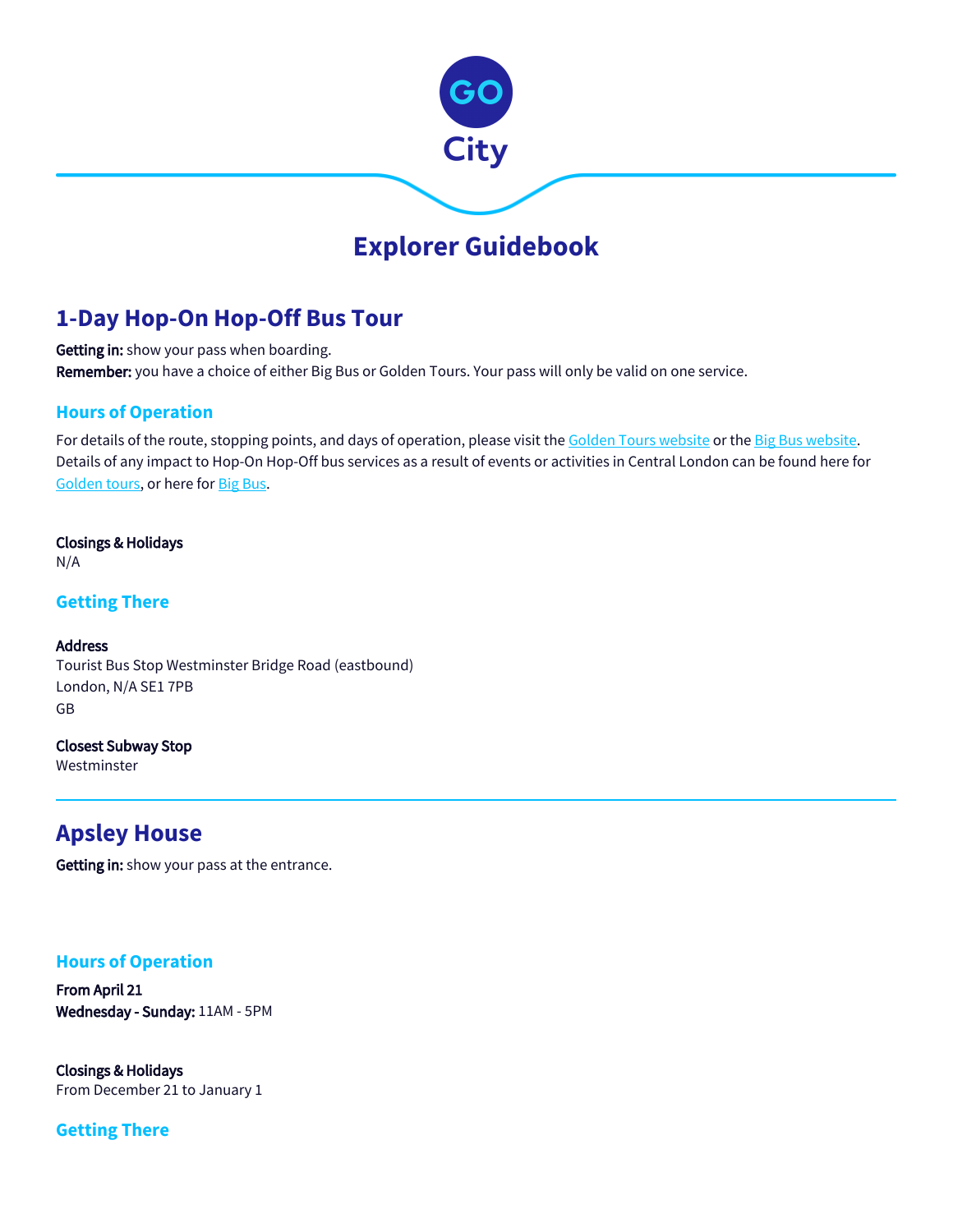### Address

149 Piccadilly Hyde Park Corner London, N/A W1J 7NT GB

Closest Subway Stop Hyde Park Corner - Piccadilly Line

# **ArcelorMittal Orbit**

Getting in: present your pass at the main entrance. Please note: [The Slide](http://arcelormittalorbit.com/whats-on/the-slide/) can be booked on a first-come, first-served basis. We advise you to arrive in good time.

## **Hours of Operation**

Friday 11am-3pm (last admission 2.15pm) Saturday to Sunday 11am to 5pm (last admission 4.15pm) For opening times during school summer holidays, please check the [attraction's website](https://arcelormittalorbit.com/visit/opening-times-prices/)

Closings & Holidays Monday to Thursday (except school holidays - please check the [attraction's website](https://arcelormittalorbit.com/visit/opening-times-prices/))

# **Getting There**

### Address

5 Thornton St London, N/A E20 2AD GB

#### Closest Subway Stop

London Underground: take Central or Jubilee lines. Get off at Stratford train station; 10-minute walk. Take the DLR. Get off at Pudding Mill Lane train station.

# **Benjamin Franklin House - Architectural Tour**

#### Getting in: present your pass at the main entrance.

Please note: there is no wheelchair access to Benjamin Franklin House. It is a five-storey townhouse with stairs between each floor. There are handrails on each staircase, but no lift. You will be required to wear a face-covering during the course of your visit.

### **Hours of Operation**

Friday - Sunday: 12PM - 5PM (last tour 4.15PM).

### Closings & Holidays

N/A

### **Getting There**

#### Address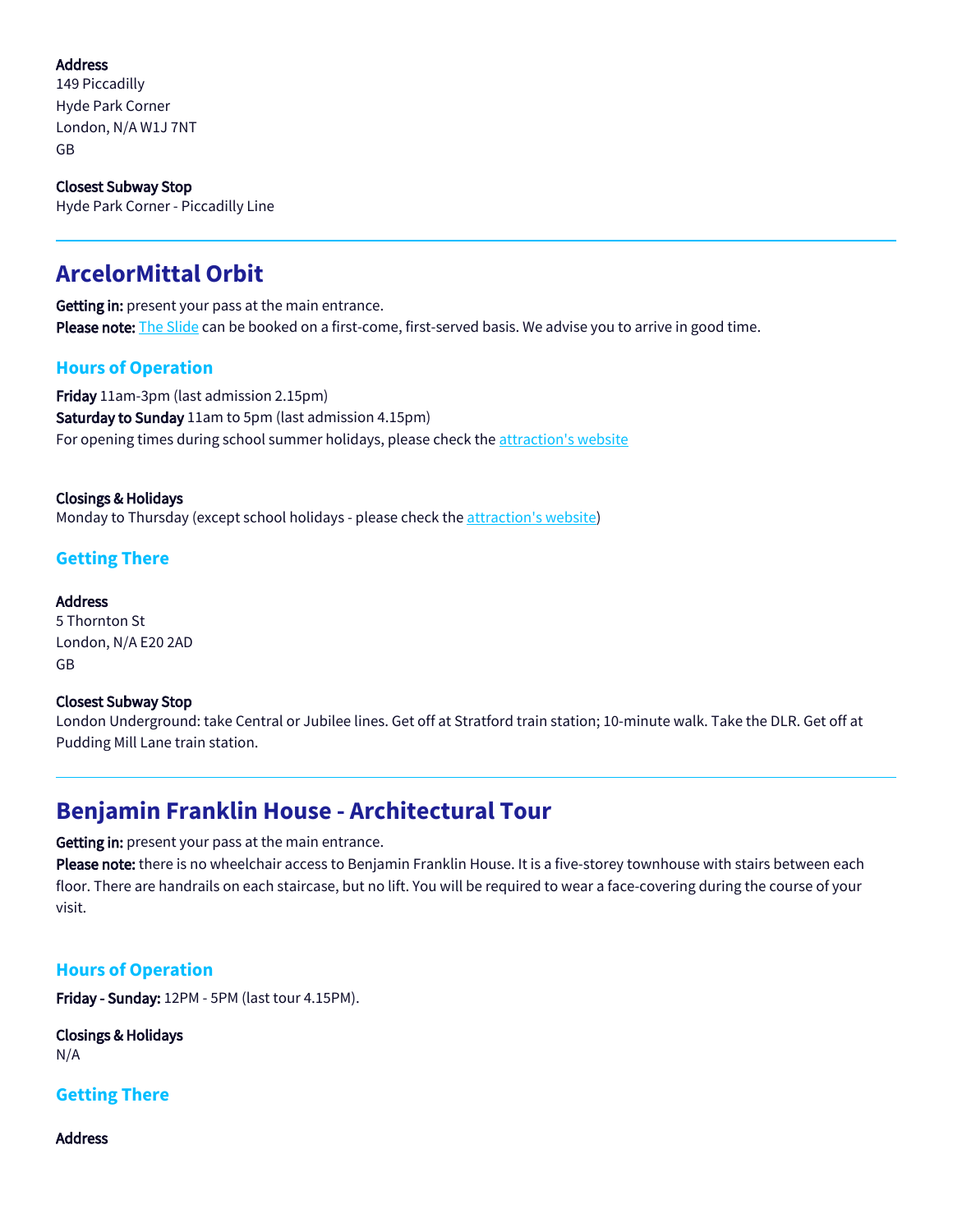36 Craven St Charing Cross London, N/A WC2N 5NF GB

#### Closest Bus Stop

6, 9, 11, 13, 15, 23, 77a, 91 and 176 all stop on Strand

#### Closest Subway Stop

London Underground: take the Northern line. Get off at Charing Cross or Embankment train stations. Take the Bakerloo or Piccadilly lines. Get off at Piccadilly Circus train station. Take the Piccadilly line. Get off at Leicester Square train station.

# **Brit Icon Tours**

Getting in: present your pass with your booking at the start of your tour.

### **Hours of Operation**

See the [attraction website](https://briticontours.com/bookings/) for the most up-to-date timings for the different tours.

#### Closings & Holidays

N/A

### **Reservations required**

Bookings must be made for your chosen tour. Follow the link to the **Brit Icon Tours website** and make your reservation. Please present your booking and Go London pass at the start of your tour.

This attraction is extremely popular and gets booked up fast. If this is one of your 'must-sees', please reserve your spot as soon as possible!

#### Website:

https://briticontours.com/londonpass/

#### **Getting There**

Address Outside Sun in Splendour, 7 Portobello Road, London , N/A W11 3DA GB

# **Brit Movie Tours**

Getting in: present your tour confirmation to the guide. Tours vary in length. Please note: for all tours, children under 18 must be accompanied by an adult.

### **Hours of Operation**

Please reference the [Brit Movie Tours website](https://britmovietours.com/) for the most up-to-date hours of operation and closures.

Closings & Holidays N/A

**Reservations required**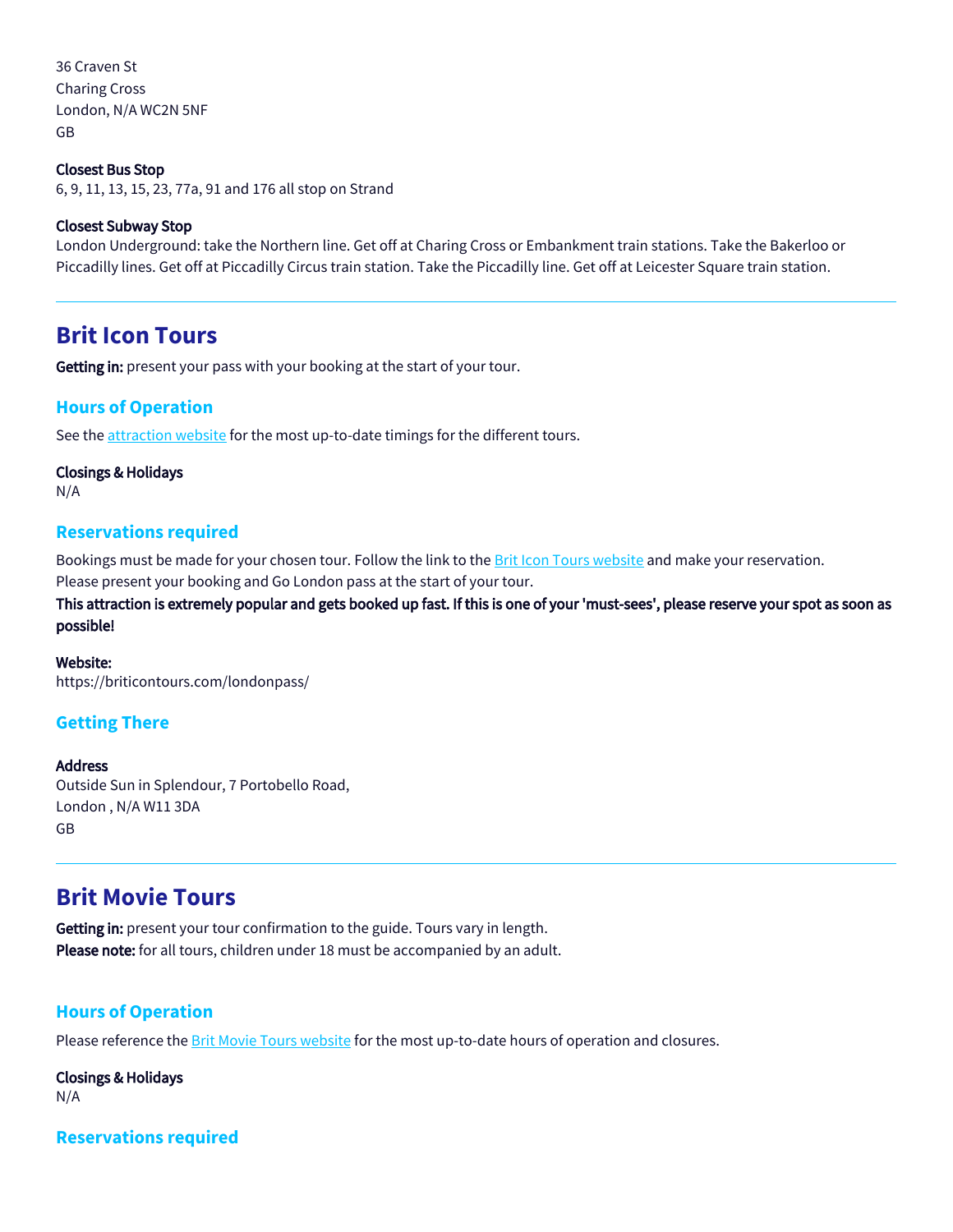Due to the popularity of the tours, we recommend that you book a tour at least 48 hours in advance. Simply visit [the website](https://britmovietours.com/londonpass/) and follow the instructions on that page to book your tour in with us. When choosing your preferred tour and date we will require your name, mobile number, email address and pass number for each member of your party.

This attraction is extremely popular and gets booked up fast. If this is one of your 'must-sees', please reserve your spot as soon as possible!

#### Website:

https://britmovietours.com/londonpass/

### **Getting There**

**Address** Brit Movie Tours Golden Cross House, 8 Duncannon St London, N/A WC2N 4JF GB

**Brit Music Tours**

Getting in: present your pass and tour confirmation to the guide. Please note: under 18s must be accompanied by an adult.

### **Hours of Operation**

Visit [Brit Music Tours' website](https://britmusictours.com/londonpass/) for departure times.

Closings & Holidays N/A

### **Reservations required**

Bookings must be made for your chosen tour. Follow the link to the [Brit Music Tours website](https://britmusictours.com/londonpass/) and make your reservation. Please note: the David Bowie and Beatles tours only operate from March to October.

This attraction is extremely popular and gets booked up fast. If this is one of your 'must-sees', please reserve your spot as soon as possible!

Website: https://britmusictours.com/londonpass/

#### **Getting There**

Address

Business address: 152-160 City Road London, N/A EC1V 2NX GB

# **British Museum - VOX Audio Guide**

Attraction status as of Jul 3, 2022: Temporarily unavailable Getting in: show your pass at the desk to request your audio guide.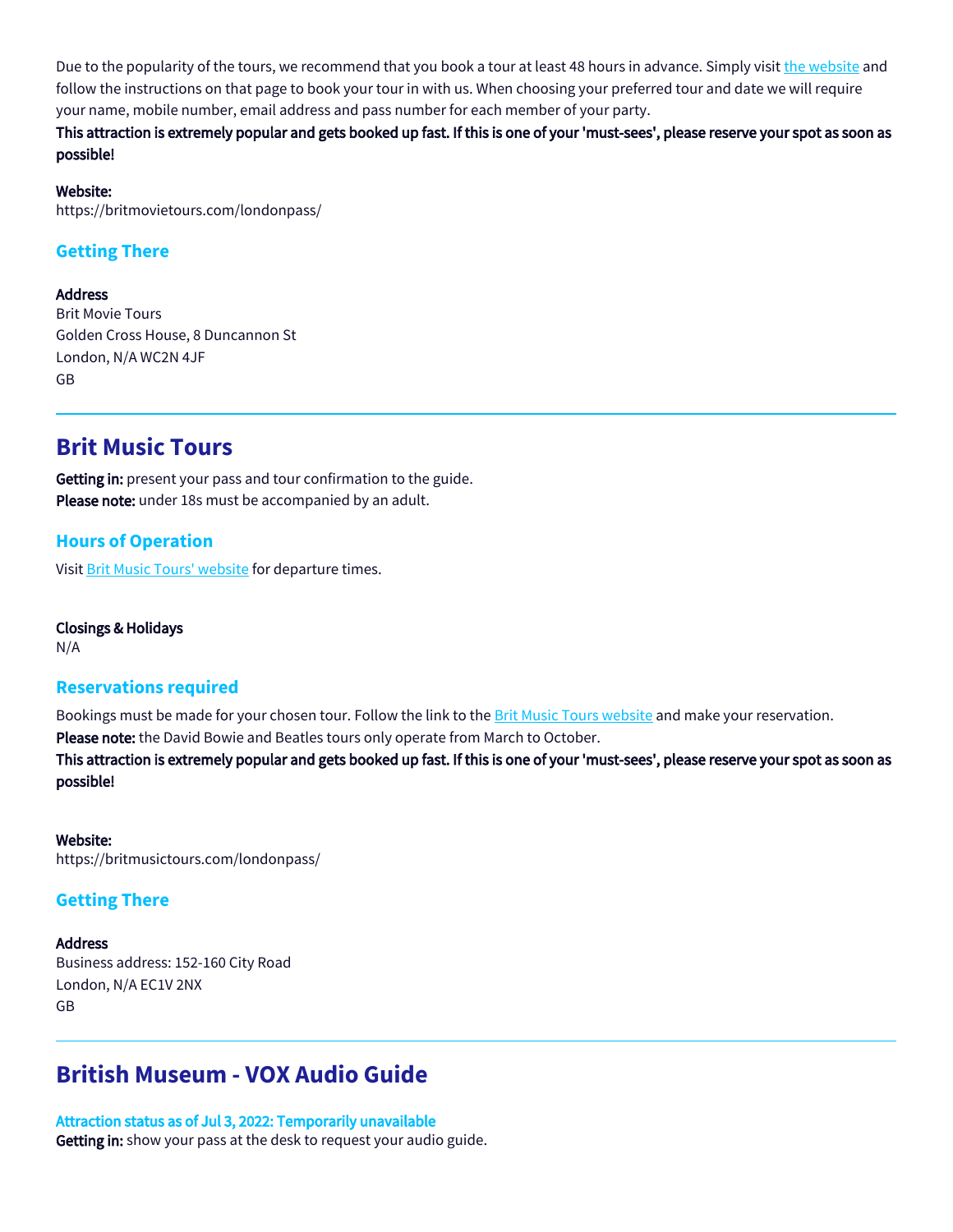# **Hours of Operation**

Daily: 10AM - 4.30PM

Closings & Holidays

N/A

# **Getting There**

**Address** 

Great Russell Street London, N/A WC1B 3DD GB

# **Chelsea FC Stadium Tour & Museum**

Getting in: simply present your pass at the main tours and museum entrance. The tour includes admission to the museum, please allow two hours for your visit.

Please note: the tours schedule is subject to change based on match days. For up-to-date information, please check the Chelsea [FC Tours website.](https://www.chelseafc.com/en/stamford-bridge/stadium-tours-and-museum/opening-times) We recommend checking the website for availability on the day of your visit.

COVID-19 measures: all visitors above the age of 11 must wear a face covering when in the stadium and the museum. There are several hand sanitizer stations in and around the tour and museum experience and tour groups will be capped at 30 people to ensure social distancing can be maintained.

## **Hours of Operation**

Tours: depart hourly from 10AM (first tour) to 3PM (last tour).

Museum: daily from 9.30AM to 5PM (last admission 4.30PM). For up-to-date information, please check the Chelsea FC website.

Closings & Holidays 25 & 26 December, match-days & certain pre-match days.

# **Getting There**

### Address

Stamford Bridge Fulham Road London, N/A SW6 1HS GB

Closest Bus Stop Bus numbers: 14, 211 & 414

### Closest Subway Stop

Fulham Broadway (District line) or West Brompton (District line or Overground)

# **Chiswick House and Kitchen Garden**

Getting in: please present your pass at the admissions desk for entry to the house.

# **Hours of Operation**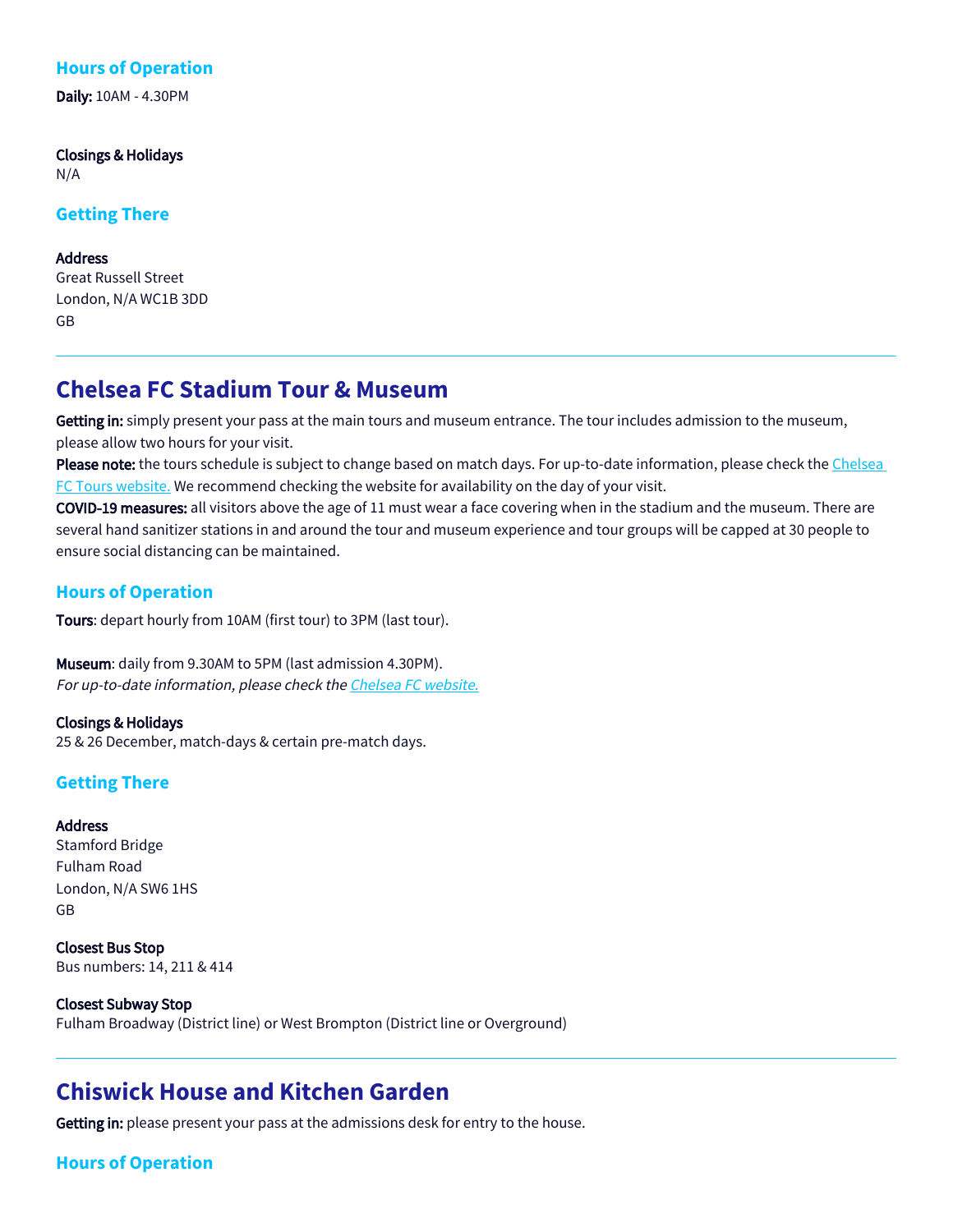### Closed – back in spring Open from April to October

Thursday to Sunday: 10AM - 4PM (House and Kitchen Garden) Monday to Wednesday: closed (House and Kitchen Garden)

The surrounding gardens are free to enter all year round.

#### Closings & Holidays Closed November to March (House and Kitchen Garden)

# **Getting There**

## **Address** Burlington Lane Chiswick London, N/A W4 2RP GB

Closest Bus Stop Bus 190 & 533 - stop at Alexandra Avenue (just outside the Gardens)

### Closest Subway Stop Nearest underground station: Turnham Green (District line) , nearest train station: Chiswick

# **City Cruises Thames River Pass**

As well as Westminster Pier, you can also show your pass at Tower and Greenwich piers to receive your 24-hour river cruise ticket.

# **Hours of Operation**

Boats run frequently between all four piers. Actual times may vary depending upon the state of the tide and other river traffic. We recommend checking the attraction's [website](https://www.cityexperiences.com/london/city-cruises/sightseeing-tours/) for the timetable of departures. Daily from 20 May 2021.

Closings & Holidays N/A

# **Getting There**

**Address** Victoria Embankment Westminster, London, N/A SW1A 2JH GB

Closest Subway Stop London Underground: take District, Circle or Jubilee lines. Get off at Westminster station.

# **Curzon Bloomsbury Cinema**

Getting in: redeem your pass at the box office for a movie ticket.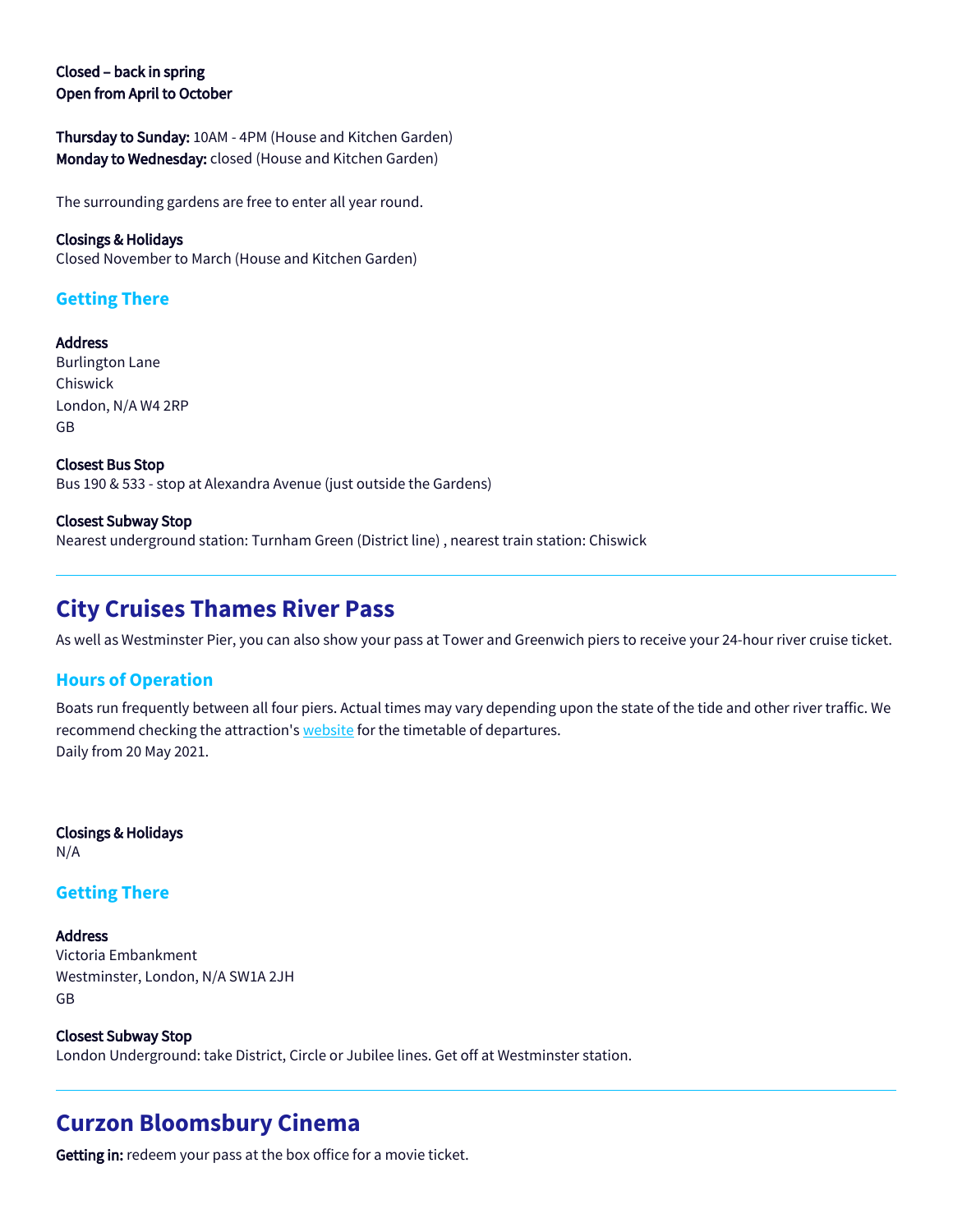## **Hours of Operation**

Your pass offers you entry\* without further payment to all regular film screenings Monday – Thursday (except bank holidays) anytime, and Friday – Sunday (plus bank holidays) for all regular film screenings starting before 5PM. The box office is open daily. \*Subject to availability and distributor's restrictions.

### Closings & Holidays

N/A

## **Getting There**

### Address

Brunswick Centre London, N/A WC1N 1AW GB

### Closest Subway Stop

London Underground: take the Piccadilly line. Get off at Russell Square train station. Take Circle, Metropolitan or Hammersmith & City lines. Get off at Euston Square train station. Take the Northern line. Get off at Goodge Street train station.

# **Curzon Mayfair Cinema**

Getting in: redeem your pass at the box office for a movie ticket.

## **Hours of Operation**

Your pass offers you entry\* without further payment to all regular film screenings Monday – Thursday (except bank holidays) anytime, and Friday – Sunday (plus bank holidays) for all regular film screenings starting before 5PM. The box office is open daily.

\*Subject to availability and distributor's restrictions.

# Closings & Holidays

N/A

# **Getting There**

### Address

38 Curzon St London, N/A W1J 7TY GB

### Closest Subway Stop

London Underground: take Jubilee, Piccadilly or Victoria lines. Get off at Green Park train station.

# **Curzon Soho Cinema**

Getting in: redeem your pass at the box office for a movie ticket.

# **Hours of Operation**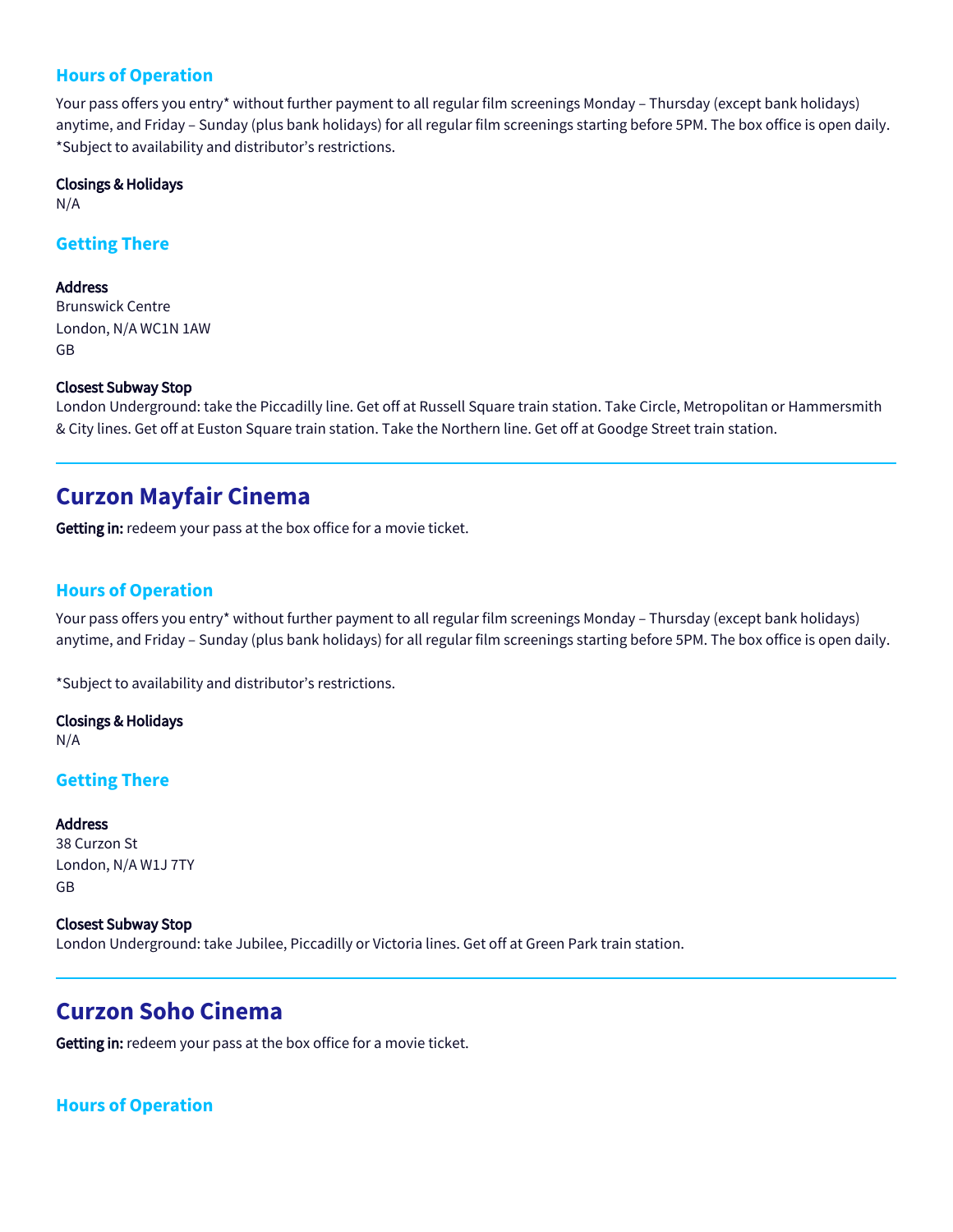Your pass offers you entry\* without further payment to all regular film screenings Monday – Thursday (except bank holidays) anytime, and Friday – Sunday (plus bank holidays) for all regular film screenings starting before 17.00. The box office is open daily.

\*Subject to availability and distributor's restrictions.

## Closings & Holidays

N/A

### **Getting There**

#### **Address**

99 Shaftesbury Ave London, N/A W1D 5DY GB

### Closest Subway Stop

London Underground: take Northern or Piccadilly lines. Get off at Leicester Square train station. Take Bakerloo or Piccadilly lines. Get off at Piccadilly Circus train station. Take the Northern line. Get off at Tottenham Court Road train station.

# **Cutty Sark**

Getting in: present your pass at the admissions desk at the main entrance. Please note: to avoid disappointment, customers are strongly advised to check availability on the [Cutty Sark's website.](https://tickets.rmg.co.uk/webstore/shop/viewItems.aspx?cg=RMG&c=CST&_ga=2.101074113.194024544.1622537812-1264773050.1622537812)

## **Hours of Operation**

Daily: 10AM - 5PM (last admission 3.30PM)

Closings & Holidays N/A

## **Getting There**

Address King William Walk Greenwich, N/A SE10 9HT GB

Closest Subway Stop London Underground: take the DLR. Get off at Cutty Sark train station.

# **Eltham Palace**

Getting in: simply show your pass at the entrance.

## **Hours of Operation**

Sunday - Friday: 10AM - 6PM

Closings & Holidays **Saturdays**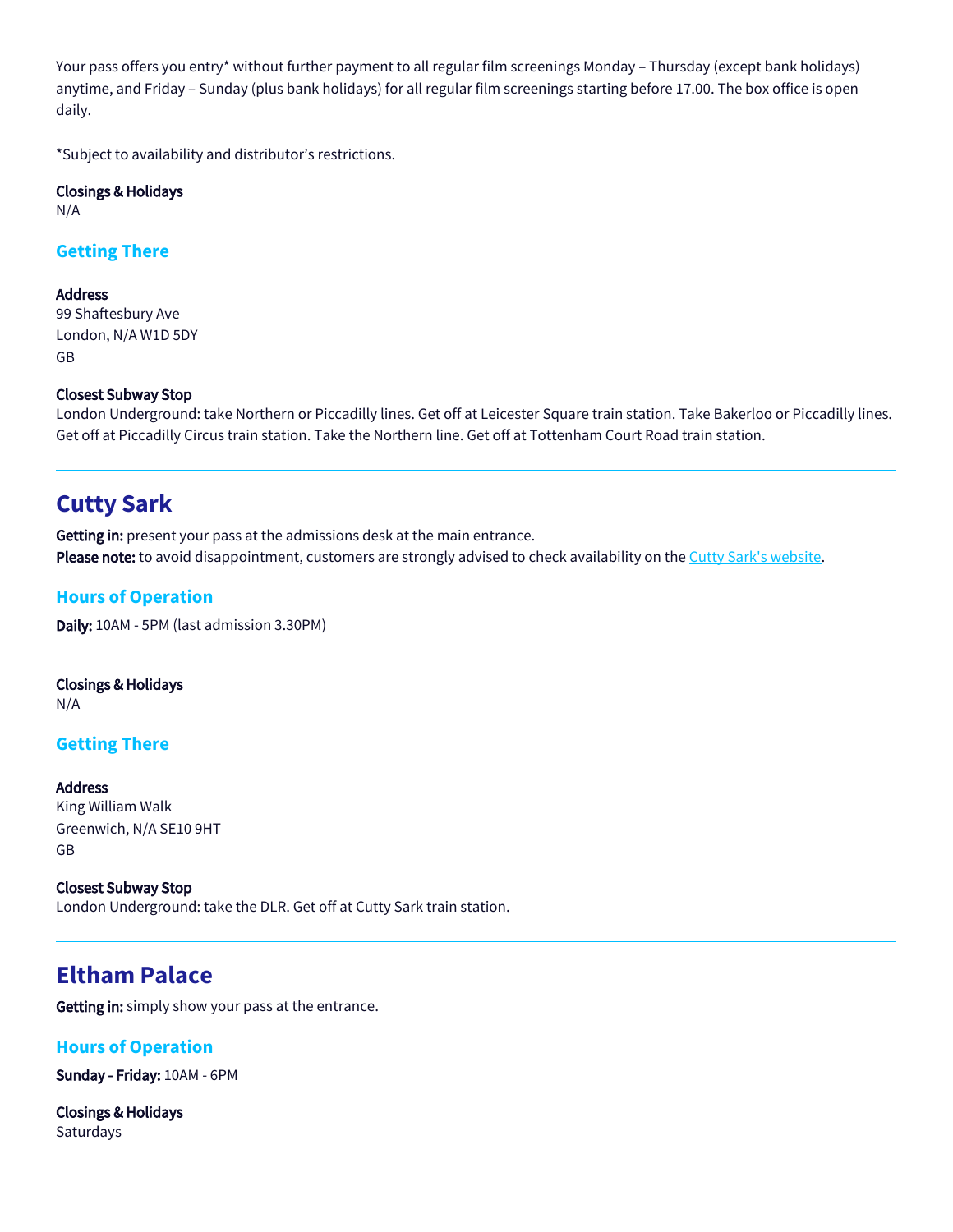## **Reservations required**

To ensure visitors' safety, this attraction is operating a pre-booked, timed-ticketing system. Go London Explorer Pass customers can book free tickets by entering the code LP2021 when selecting the preferred date and time. Visitors must present their pass to gain admission on the day.

Follow the [link to book.](https://englishheritage.seetickets.com/timeslot/eltham-palace?_ga=2.217936790.1610747536.1625579266-770951689.1625579266)

This attraction is extremely popular and gets booked up fast. If this is one of your 'must-sees', please reserve your spot as soon as possible!

#### Website:

https://englishheritage.seetickets.com/timeslot/eltham-palace?\_ga=2.217936790.1610747536.1625579266- 770951689.1625579266

## **Getting There**

## Address

Court Yard, London, N/A SE9 5QE GB

# **Emirates Arsenal Stadium Tours**

Getting in: present your pass at the tour entrance inside the shop.

Please note: in accordance with government guidelines, you will be asked to leave a name and contact phone number (lead party member-only). Admission is subject to availability and you may need to wait for the next available time slot. The Arsenal museum at Emirates Stadium is situated opposite turnstile E in the Northern Triangle Building, next to the Ken Friar bridge. The stadium tours entrance is located within the Armoury Store.

## **Hours of Operation**

Daily: 10AM-4PM (last entry at 3PM)

### Closings & Holidays June 2, 3 & 4

Please check the *official website* for changes in opening hours, tour times or exceptional closure dates.

# **Getting There**

### **Address** 75 Drayton Park London, N/A N5 1BU GB

Closest Subway Stop London Underground: take the Piccadilly line. Get off at Arsenal train station.

# **Florence Nightingale Museum**

Getting in: simply present your pass and you're in!

**Hours of Operation**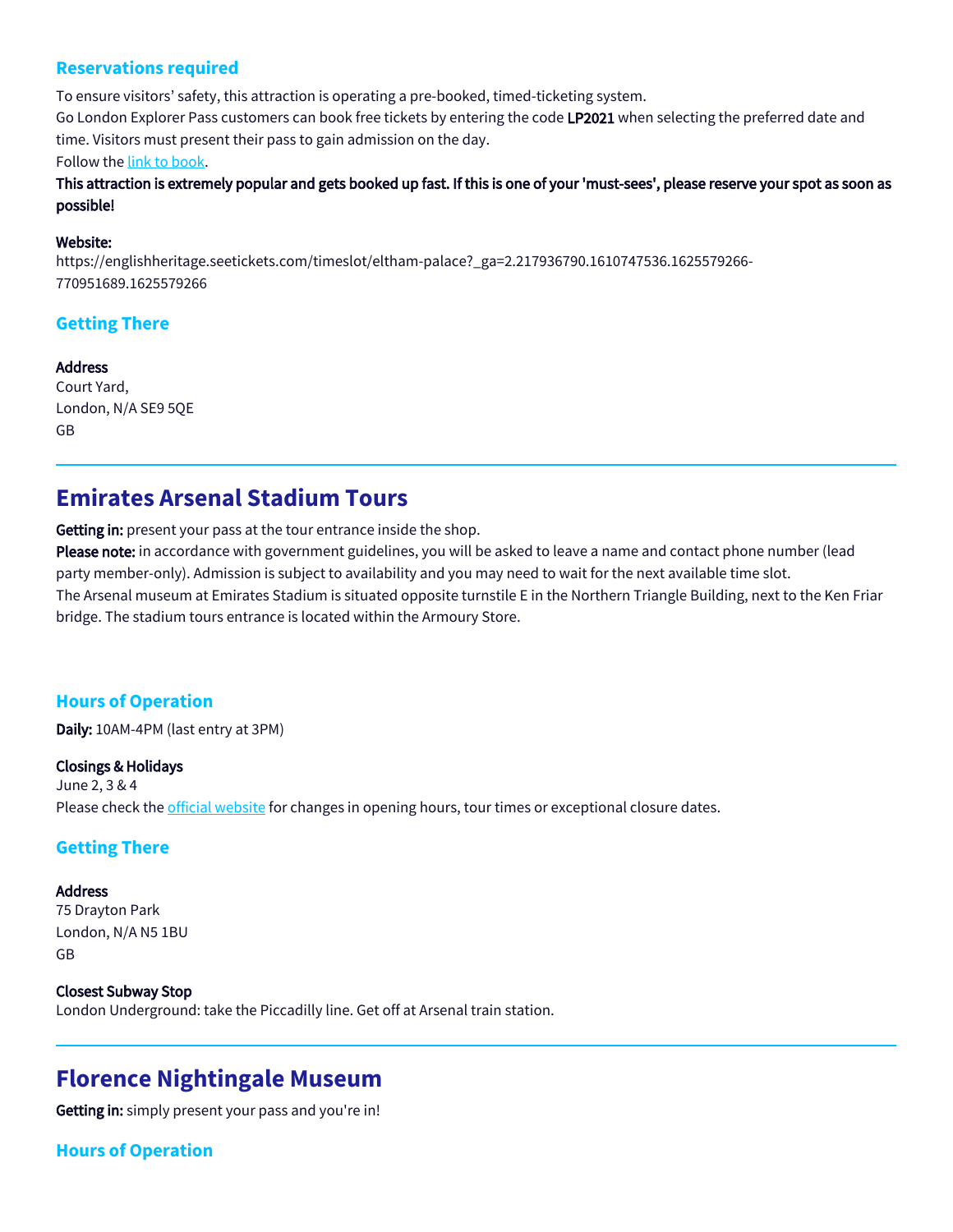#### Wednesday - Sunday: 10AM - 5PM (last admission 4:30PM)

### Closings & Holidays

N/A

# **Getting There**

#### Address

2 Lambeth Place Bishop's London, N/A SE1 7EW GB

### Closest Subway Stop

London Underground: take Bakerloo line. Get off at Lambeth North train station. Take Bakerloo, Jubilee or Norther lines. Get off at Waterloo train station.

# **Fuller's Brewery Tour**

Getting in: show your pass and proof of reservation at the Fuller's Brewery shop. Please note: the tour is only available to customers aged 18 or over.

## **Hours of Operation**

Tuesday-Thursday and Saturday: 11AM, 12PM, 1PM, 2PM, and 3PM Friday: 11AM, 12PM, 1PM, 2PM, 3PM, and 4PM Tours also occasionally run on Sundays. Visit the [Fuller's Brewery Tour website](https://www.fullersbrewery.co.uk/brewery-tours/) for availability.

Closings & Holidays N/A

### **Reservations required**

To reserve your spot on one of the brewery tours, call 0208 996 2662 or email brewery.tour@fullersbrewery.co.uk.

This attraction is extremely popular and gets booked up fast. If this is one of your 'must-sees', please reserve your spot as soon as possible!

### E-mail: brewery.tour@fullersbrewery.co.uk

Phone: 0208 996 2662

## **Getting There**

### **Address** Chiswick Lane South London, N/A W4 2QS GB

Closest Subway Stop Turnham Green

# **Hampton Court Palace**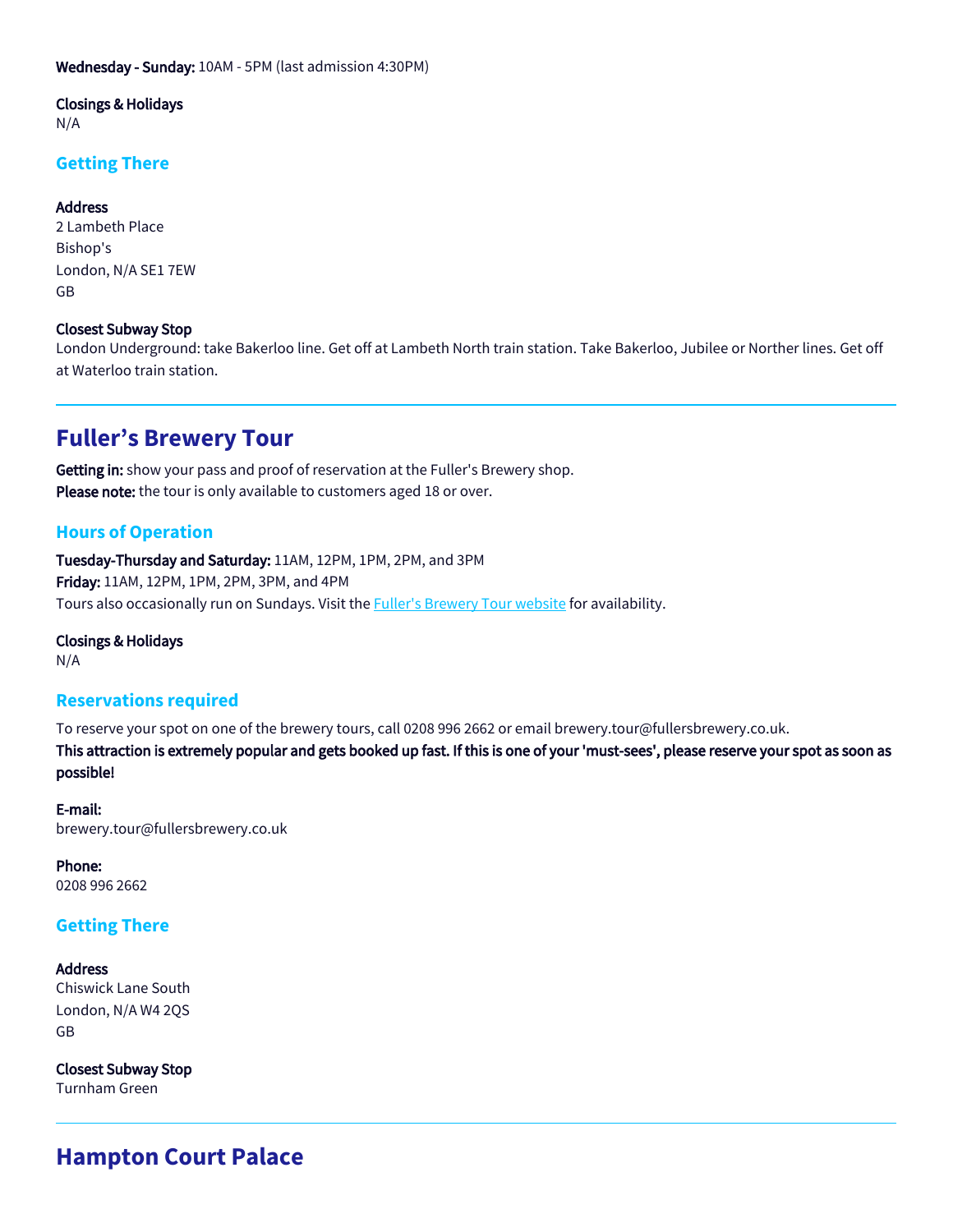Getting in: simply show your pass upon arrival.

Please note: pass customers do not need to book in advance to visit Hampton Court Palace but please be aware that at busy times, you may be asked to wait for the next available time slot

### **Hours of Operation**

March 30 to April 18 Daily: 10AM - 5.30PM (Last admission: 4.30PM) April 20 - May 1 Wednesday - Sunday: 10AM - 5.30PM (Last admission: 4.30PM) May 2 (Early May Bank Holiday) 10AM - 5.30PM (Last admission: 4.30PM) May 4 - May 29 Wednesday - Sunday: 10AM - 5.30PM (Last admission: 4.30PM) May 30 to June 5 Daily: 10AM - 5.30PM (Last admission: 4.30PM) June 8 to July 24 Wednesday - Sunday: 10AM - 5.30PM (Last admission: 4.30PM) July 25 - September 4 Daily: 10AM - 5.30PM (Last admission: 4.30PM)

Closings & Holidays April 19, May 3, June 6, June 7

## **Getting There**

#### Address

Hampton Court Palace East Molesey Surrey, N/A KT8 9AU GB

#### Closest Subway Stop

London Overground & Underground: take the overground/underground to Richmond and change to the R68 Bus to Hampton Court Palace.

# **Hop-on Hop-off open top bus tour of Windsor**

Getting in: simply present your pass when boarding the bus.

## **Hours of Operation**

Until Friday 22nd October 2021 Monday to Friday: buses will depart hourly. Saturday and Sunday: buses will depart every 30 minutes. Saturday 23rd October - Sunday 31st October 2021 Buses will depart every 30 minutes, daily. Monday 1st November - Friday 17th November 2021 No Service Saturday 18th December - Sunday 9th January 2022 Buses will depart every 30 minutes, daily. First Bus: 9.45AM from Theatre Road, Thames Street Last Bus: 4.45PM from Theatre Road, Thames Street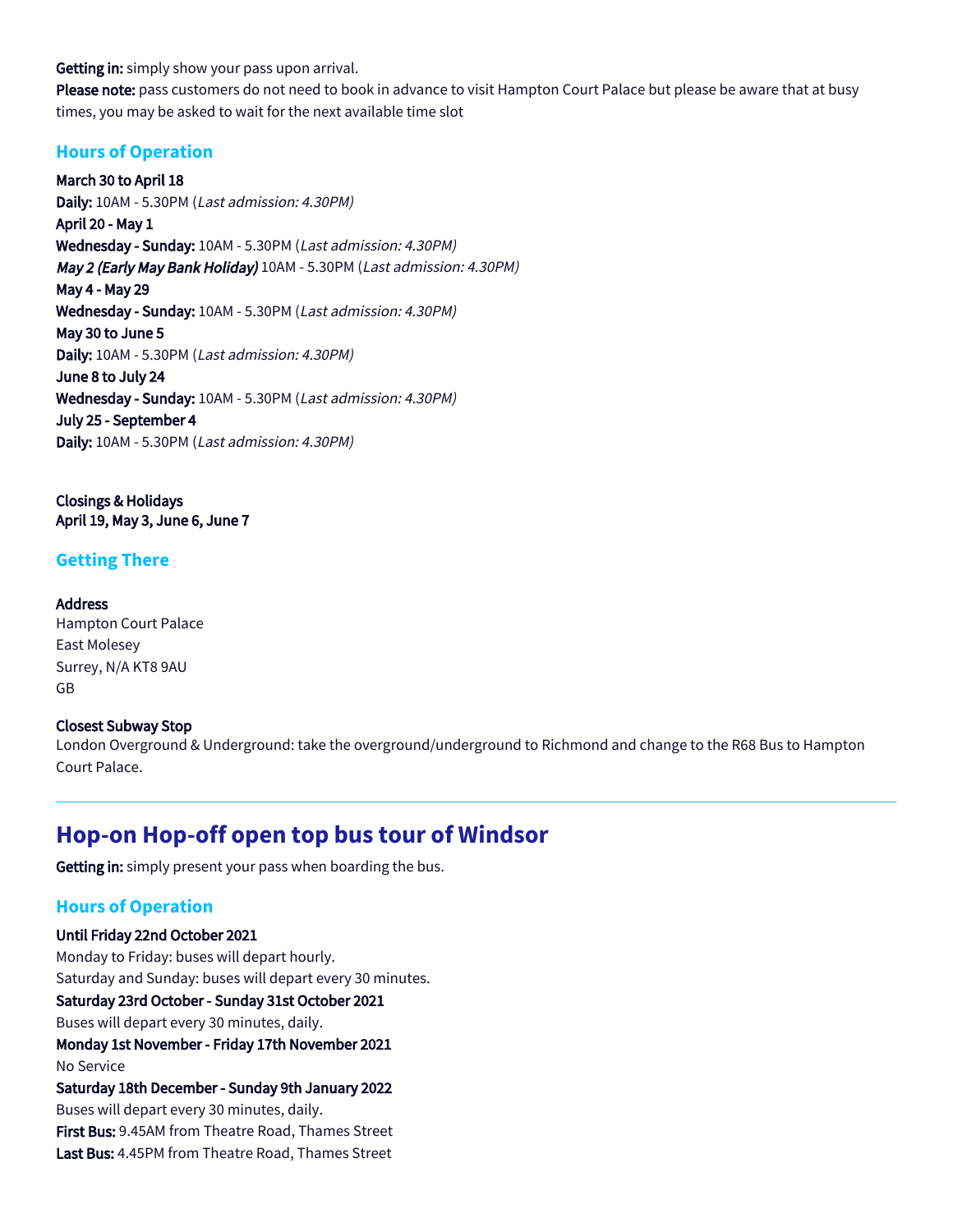Live Guide: Subject to availability.

Closings & Holidays

N/A

# **Getting There**

Address First stop: Theatre Royal Thames Street Windsor, N/A SL4 1PS GB

# **Household Cavalry Museum**

Getting in: show your pass at the door for entry.

## **Hours of Operation**

Wednesday to Sunday: 10AM to 5PM (last admission 4PM) Please note: opening hours are also affected by security closures for ceremonial reasons. Please check the [museum's website](https://householdcavalry.co.uk/museum/visitor-information-bookings/) for the most up-to-date information.

Closings & Holidays Mondays and Tuesdays Good Friday, 24 to 26 December

## **Getting There**

### Address

Horse Guards Whitehall London, N/A SW1A 2AX GB

#### Closest Bus Stop

Numbers 11, 12, 159, 24, 3, 453, 53, 87 and 88 all stop close to the attraction throughout the day.

### Closest Subway Stop

London Underground: take Bakerloo or Northern lines. Get off at Charing Cross train station. Take Jubilee or District and Circle lines. Get off at Westminster train station.

# **Jewel Tower**

Getting in: simply show your pass at the entrance.

## **Hours of Operation**

Wednesday - Sunday: 11AM - 5PM

Closings & Holidays 25-26 Dec, 1 Jan

**Getting There**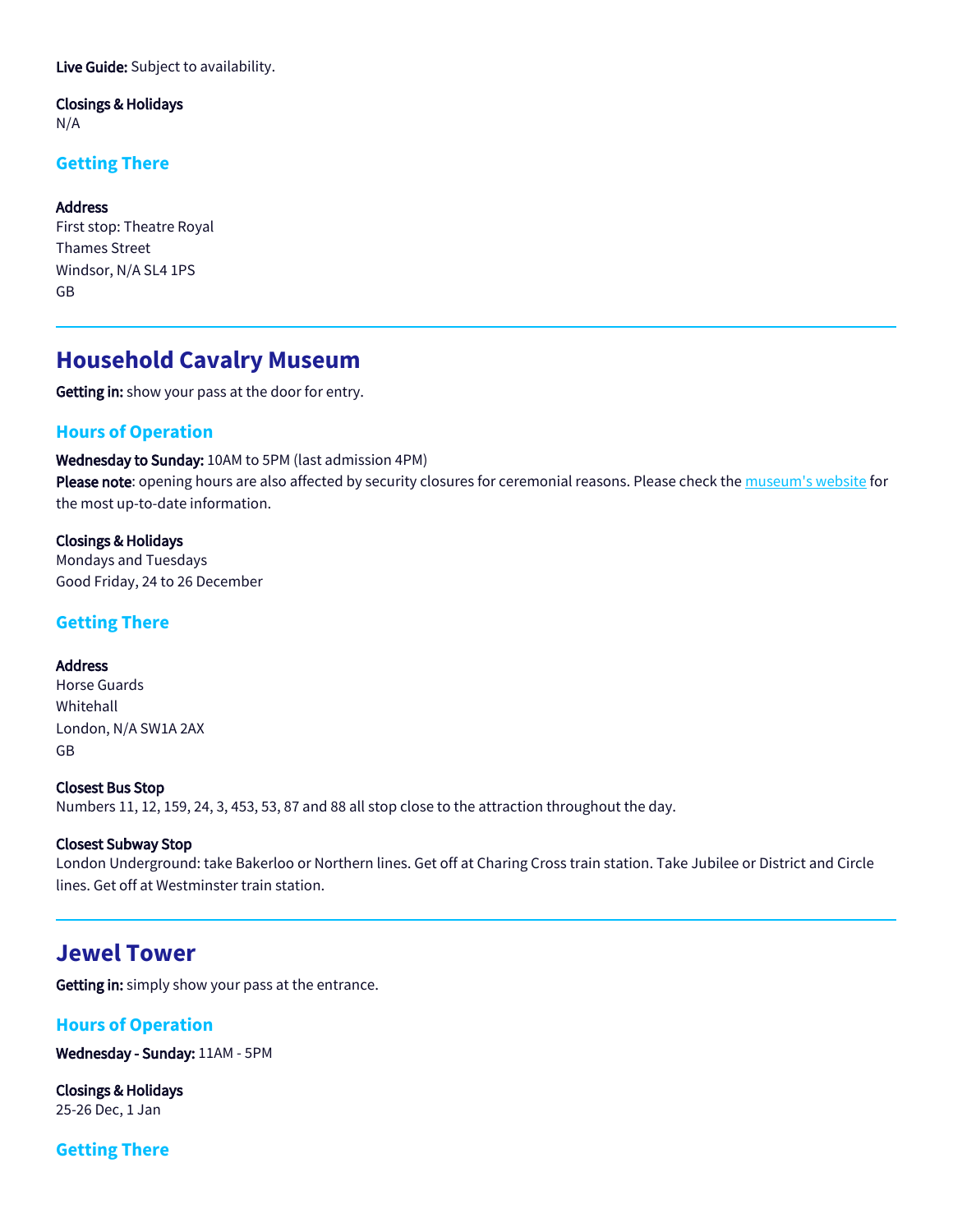## Address

Abingdon St, Westminster, London, N/A SW1P 3JX GB

Closest Subway Stop Westminster (Jubilee, District and Circle lines)

# **Kensington Palace**

Getting in: please show your pass and make sure that it is scanned on arrival.

# **Hours of Operation**

Wednesday to Sunday: 10AM - 6PM

### Last admission: 5PM

The Sunken Garden, featuring the statue of Diana, Princess of Wales can be viewed in normal opening hours only, Wednesday-Sunday: 10AM - 5:45PM

Closings & Holidays N/A

## **Getting There**

### Address

Kensington Palace Gardens London, N/A W8 4PX GB

### Closest Subway Stop

London Underground: take Circle or Central lines. Get off at High Street Kensington train station. Take the Central or District and Circle lines. Get off at Notting Hill Gate train station. Take the Central line. Get off at Queensway train station.

# **London Bicycle Tour**

[Please check the website](http://londonbicycle.com/tours/half-day/lovelondon) for operation days and arrive at least 30 minutes before the start of the tour. Note: please check with attraction regarding accessibility, mobility and other special issues.

# **Hours of Operation**

Thursday-Monday: 9.30AM - 3.30PM

Closings & Holidays Tuesdays & Wednesdays

## **Reservations required**

To avoid disappointment, bicycle tours should be booked in advance online at [londonbicycle.com](http://www.londonbicycle.com/) - simply select LP discount on checkout. A credit or debit card will be required for a deposit on all hire items.

This attraction is extremely popular and gets booked up fast. If this is one of your 'must-sees', please reserve your spot as soon as possible!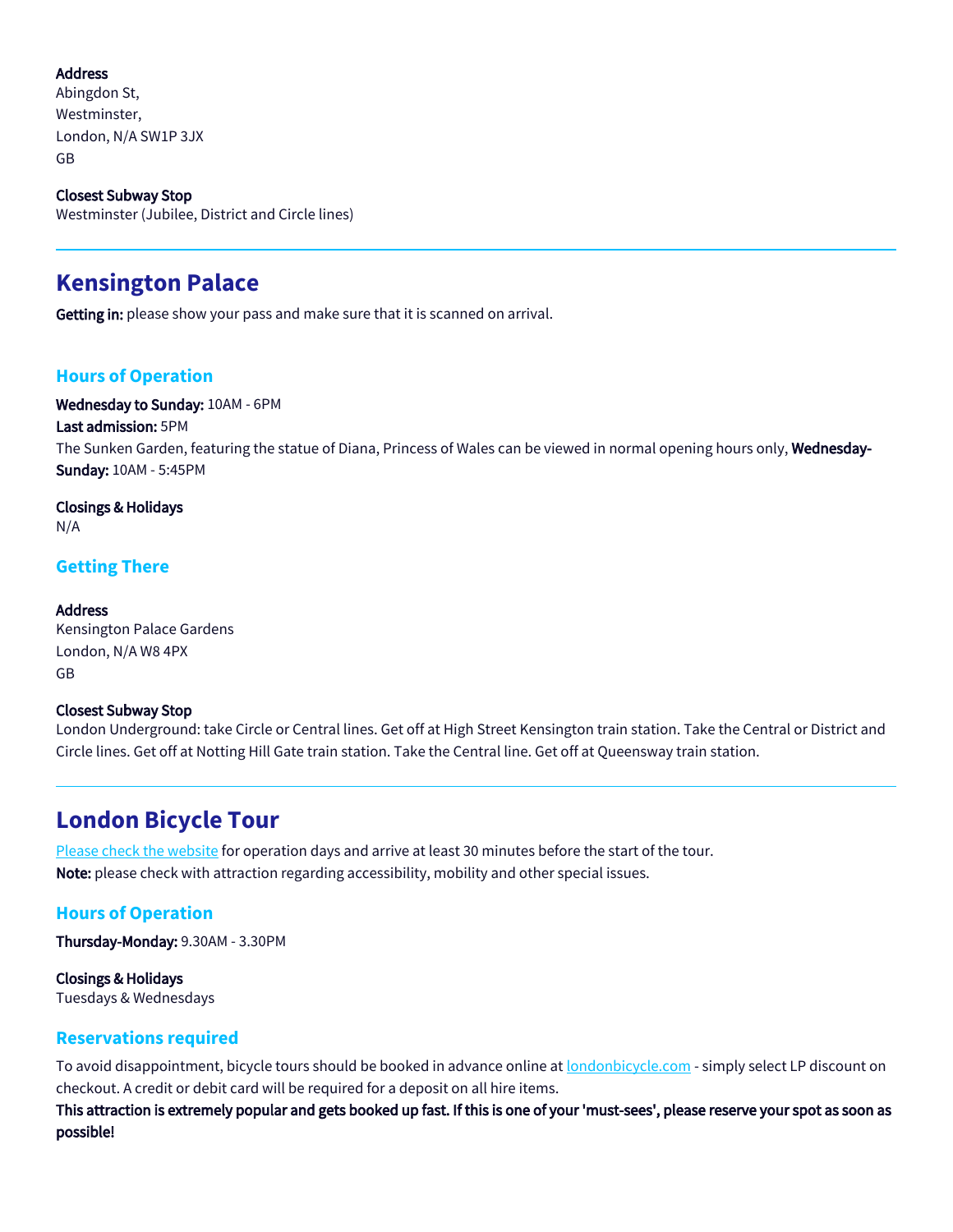#### Website: https://www.londonbicycle.com/

# **Getting There**

**Address** Lmabeth Towers 74 Kennington Road London, N/A SE11 6NL GB

#### Closest Subway Stop

London Underground: take Bakerloo line. Get off at Lambeth North train station. Take Bakerloo, Jubilee or Northern lines. Get off at Waterloo station.

# **London Bicycle Tour Company - Bicycle Hire**

Getting in: simply show your pass at the desk.

# **Hours of Operation**

Thursday-Monday: 9.30AM - 3.30PM

Closings & Holidays Tuesdays & Wednesdays

## **Getting There**

#### Address

Lambeth Towers 74 Kennington Rd London, N/A SE11 6NL GB

#### Closest Subway Stop

London Underground: take the Bakerloo line. Get off at Lambeth North train station. Take the Bakerloo, Jubilee or Northern lines. Get off at Waterloo train station.

# **London Bridge Experience**

Getting in: present your pass at the ticket booth. Pass perks:

- ٠ Receive a 20% discount in the Creams Cafe, the London Bridge Experience's American-style ice cream parlour and waffle house.
- Enjoy 20% off at the Bermondsey Bierkeller (located next to the attraction) when showing your pass.

Please note: Groups over 15 must [book in advance.](https://www.thelondonbridgeexperience.com/groups/) Guardian Angel Tours are available for younger visitors (under 11's) to protect them from anything too frightening.

# **Hours of Operation**

Tuesday - Sunday: 12PM - 6PM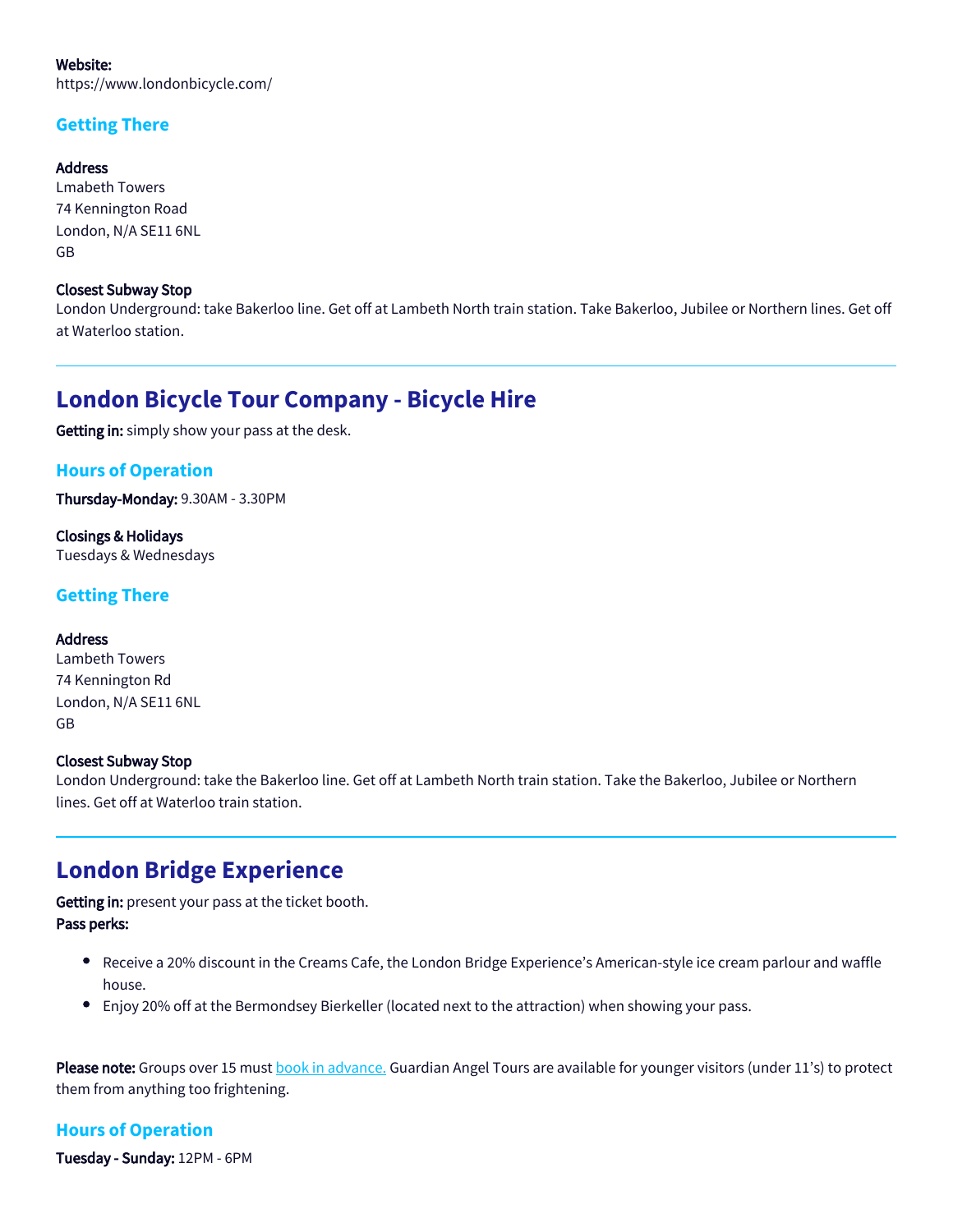During the School and Bank Holidays, they operate a weekend door policy of 12PM – 6PM and shows 12PM – 6PM.

## Closings & Holidays

Christmas Day

## **Getting There**

#### Address

2-4 Tooley Street London, N/A SE1 2SY GB

Closest Subway Stop

London Bridge

# **London Stadium Tours**

Getting in: show your pass at the door for entry.

## **Hours of Operation**

#### Daily: 11AM, 1PM and 3PM

The London Stadium offers tours daily, subject to stadium events. Please check availability on the [attraction website](https://stadiumtourbookings.london-stadium.com/booking/closures.htm) before travelling.

#### Closings & Holidays New Year's Day, Christmas Day and Boxing Day. Open bank holidays and Easter Sunday.

## **Getting There**

#### Address

Queen Elizabeth Olympic Park London, N/A E20 2ST GB

#### Closest Subway Stop

London Underground: take the DLR, Central or Jubilee lines. Get off at Stratford train station. Take the DLR. Get off at Pudding Mill Lane train station.

# **London Transport Museum**

Getting in: show your pass at the door for entry. The attraction is operating a pre-booking system but pass customers are able to walk-up on the day without booking in advance. Admission is subject to availability.

### **Hours of Operation**

Daily: 10AM to 6PM Last admission 5PM

Closings & Holidays N/A

**Getting There**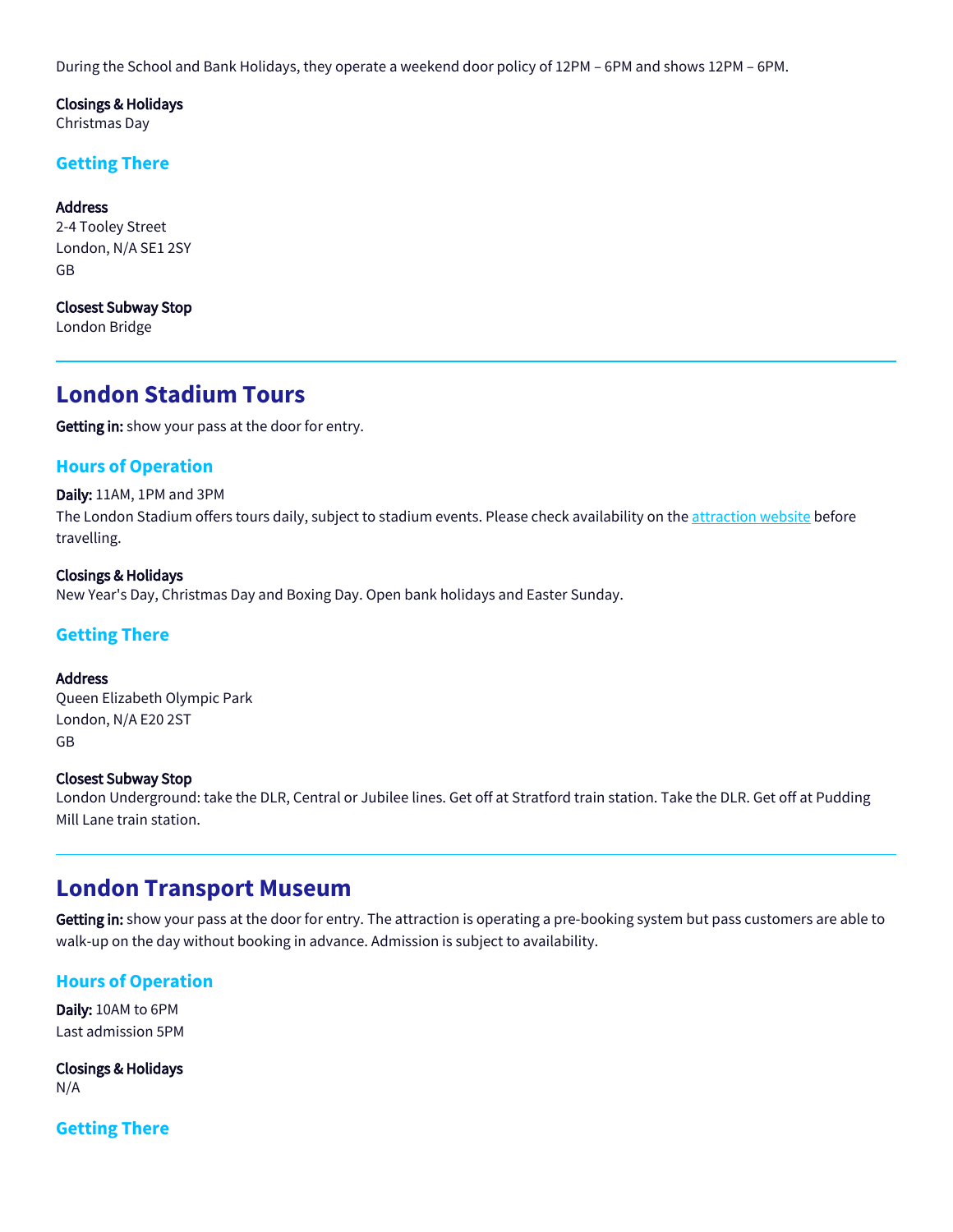### Address

Covent Garden Piazza London, N/A WC2 7BB GB

### Closest Subway Stop

London Underground: take the Piccadilly line. Get off at Covent Garden train station.

# **Museum of Brands, Packaging and Advertising**

Getting in: present your pass at the main entrance.

## **Hours of Operation**

Monday - Saturday: 10AM - 6PM Sunday: 11AM - 5PM For most up-to-date opening hours, please visit the attraction [website.](https://www.museumofbrands.com/)

Closings & Holidays N/A

## **Getting There**

### Address

111-117 Lancaster Rd London, N/A W11 1QT GB

#### Closest Subway Stop

London Underground: take Hammersmith & City line. Get off at Ladbroke Grove train station. Take the Central line. Get off at Holland Park train station.

# **Museum of London**

Getting in: please show your pass on arrival.

## **Hours of Operation**

Monday - Friday: 11.30AM-3.30PM Saturday - Sunday: 10AM-6PM

Closings & Holidays N/A

### **Reservations required**

Visit [Museum of London website](https://www.museumoflondon.org.uk/museum-london/whats-on/museum-london-general-admission?id=267808) to reserve your spot. The attraction is operating a pre-booking system but pass customers are able to walk-up on the day without booking in advance. Admission is subject to availability.

This attraction is extremely popular and gets booked up fast. If this is one of your 'must-sees', please reserve your spot as soon as possible!

### Website:

https://www.museumoflondon.org.uk/museum-london/whats-on/museum-london-general-admission?id=267808

## **Getting There**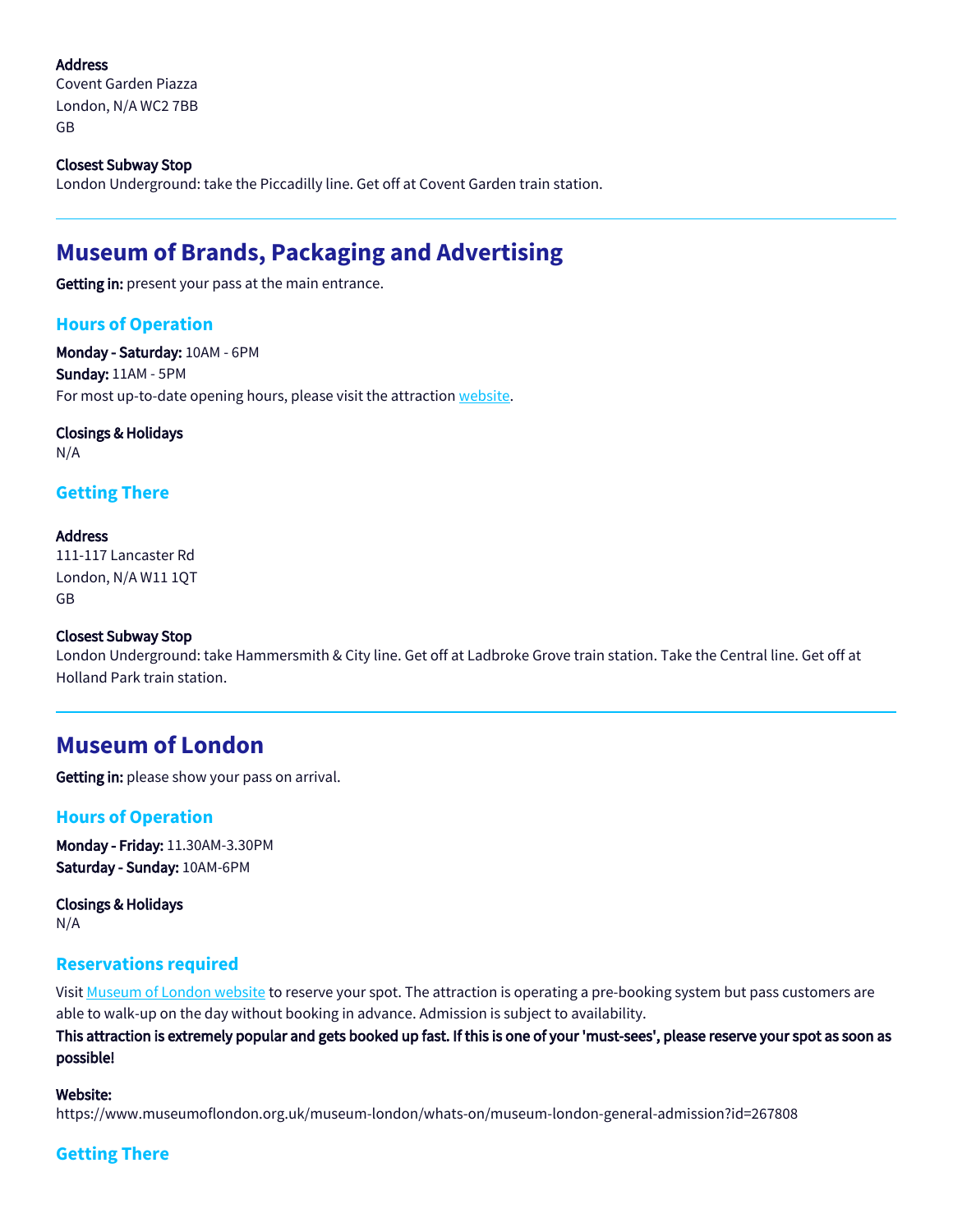### Address

150 London Wall London, N/A EC2Y 5HN GB

### Closest Subway Stop

London Underground: take the Central line. Get off at St. Paul's train station. Take Circle, Hammersmith & City or Metropolitan lines. Get off at Barbican train station.

# **Museum of London Docklands**

Getting in: please show your pass on arrival.

## **Hours of Operation**

Monday - Friday: 11.30AM - 3.30PM Saturday - Sunday: 10AM - 6PM

Closings & Holidays N/A

### **Reservations required**

Visit [Museum of London Dockland website](https://www.museumoflondon.org.uk/museum-london-docklands/whats-on/museum-london-docklands-general-admission?id=268008) to reserve your spot. The attraction is operating a pre-booking system but pass customers are able to walk-up on the day without booking in advance. Admission is subject to availability.

This attraction is extremely popular and gets booked up fast. If this is one of your 'must-sees', please reserve your spot as soon as possible!

#### Website:

https://www.museumoflondon.org.uk/museum-london-docklands/whats-on/museum-london-docklands-general-admission? id=268008

### **Getting There**

#### **Address**

No. 1 Warehouse West India Quay London, N/A E14 4AL GB

#### Closest Subway Stop

London Underground: take the DLR. Get off at Westferry train station, 5-minute walk.

# **Natural History Museum souvenir guidebook**

Getting in: show your pass at the main information desk to collect your souvenir guidebook. Please note: one free guidebook per pass holder only.

## **Hours of Operation**

Daily: 10AM-5:50PM (last entry is at 5PM).

Closings & Holidays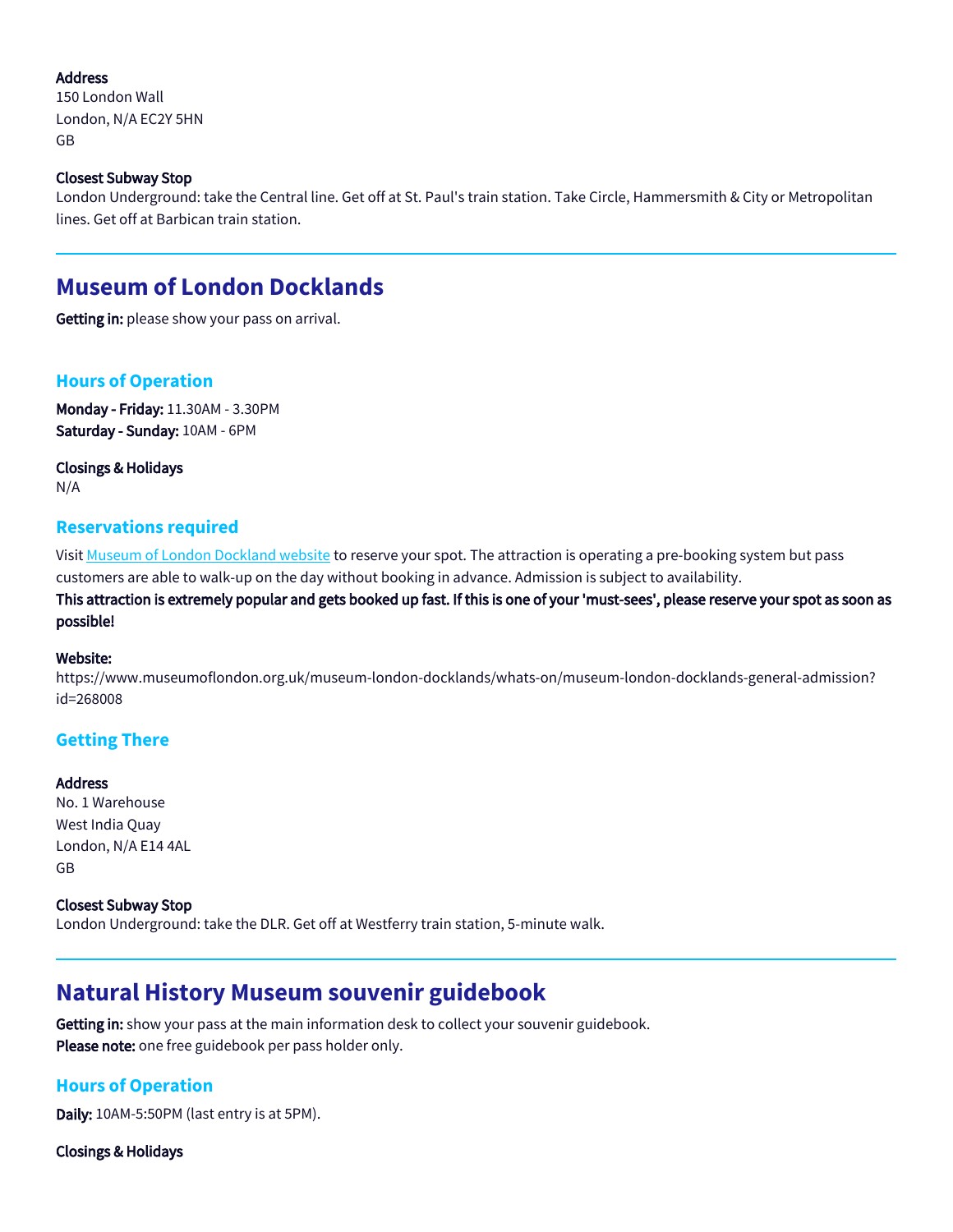December 24-26.

# **Getting There**

Address Cromwell Road London, N/A SW7 5BD GB

### Closest Bus Stop

Bus stop GM or H (Natural History Museum/Cromwell Road) for bus 70 or 345. Bus Stop L (South Kensington Museums) for bus 360.

Closest Subway Stop South Kensington Tube Station

# **Old Royal Naval College**

Getting in: present your pass at the main entrance. For accessibility options and facilities, [please visit the official site.](https://www.ornc.org/Pages/FAQs/Category/accessibility)

## **Hours of Operation**

### Grounds of the College

Daily 8AM - 11PM

#### Painted Hall, Visitor Centre & Chapel

The Painted Hall at the Old Royal Naval College is subject to many changes in its opening hours, we advise checking their official [website](https://ornc.org/plan-a-visit/) for the most up-to-date information.

#### Closings & Holidays

July 11 - Painted Hall closed. Annual closure on 24, 25 & 26 December.

## **Getting There**

Address King William Walk Greenwich Peninsula London, N/A SE10 9NN GB

Closest Subway Stop London Underground: take the DLR. Get off at Cutty Sark train station.

# **Pollock's Toy Museum**

Getting in: present your pass at the main entrance.

## **Hours of Operation**

Monday - Saturday: 10AM - 5PM (last entry at 4.30PM).

Closings & Holidays Sundays Bank Holiday Mondays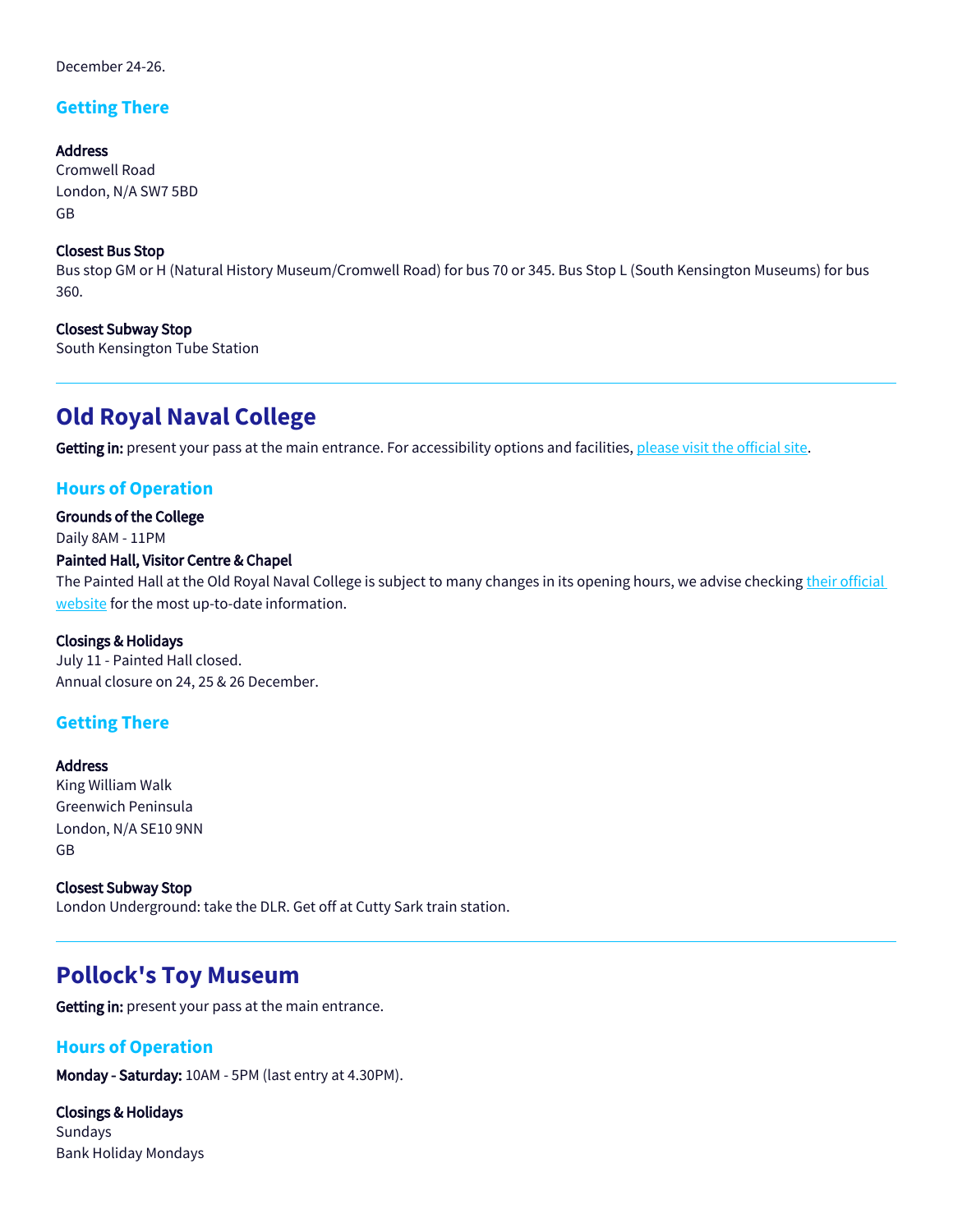Good Friday to Easter Sunday inclusive Christmas and New Year period - please check the attraction's [website](https://www.pollockstoymuseum.co.uk/) for exact dates.

## **Getting There**

#### Address

1 Scala St Bloomsbury London, N/A W1T 2HL GB

#### Closest Subway Stop

London Underground: Take the Northern Line. Get off at Goodge Street train station. Take Northern or Victoria lines. Get off at Warren Street train station. Take Circle, Hammersmith & City or Metropolitan lines. Get off at Great Portland Street train station.

# **Royal Air Force Museum**

Getting in: show your pass at the entrance.

Go City customers do not need to book in advance to visit the museum but please be aware that at busy times, you may be asked to wait for a few minutes before entering.

## **Hours of Operation**

Daily: 10AM - 6PM

Closings & Holidays N/A

## **Getting There**

Address Grahame Park Way, London , N/A NW9 5LL GB

# **Royal Albert Hall Tour**

Getting in: show your Pass at the tours desk for the next available tour. We recommend that you check [tour availability](https://www.royalalberthall.com/tickets/tours-and-exhibitions/royal-albert-hall-tour/) before visiting.

# **Hours of Operation**

Thursday to Sunday 10.30AM to 4PM (last tour)

Closings & Holidays N/A

## **Getting There**

Address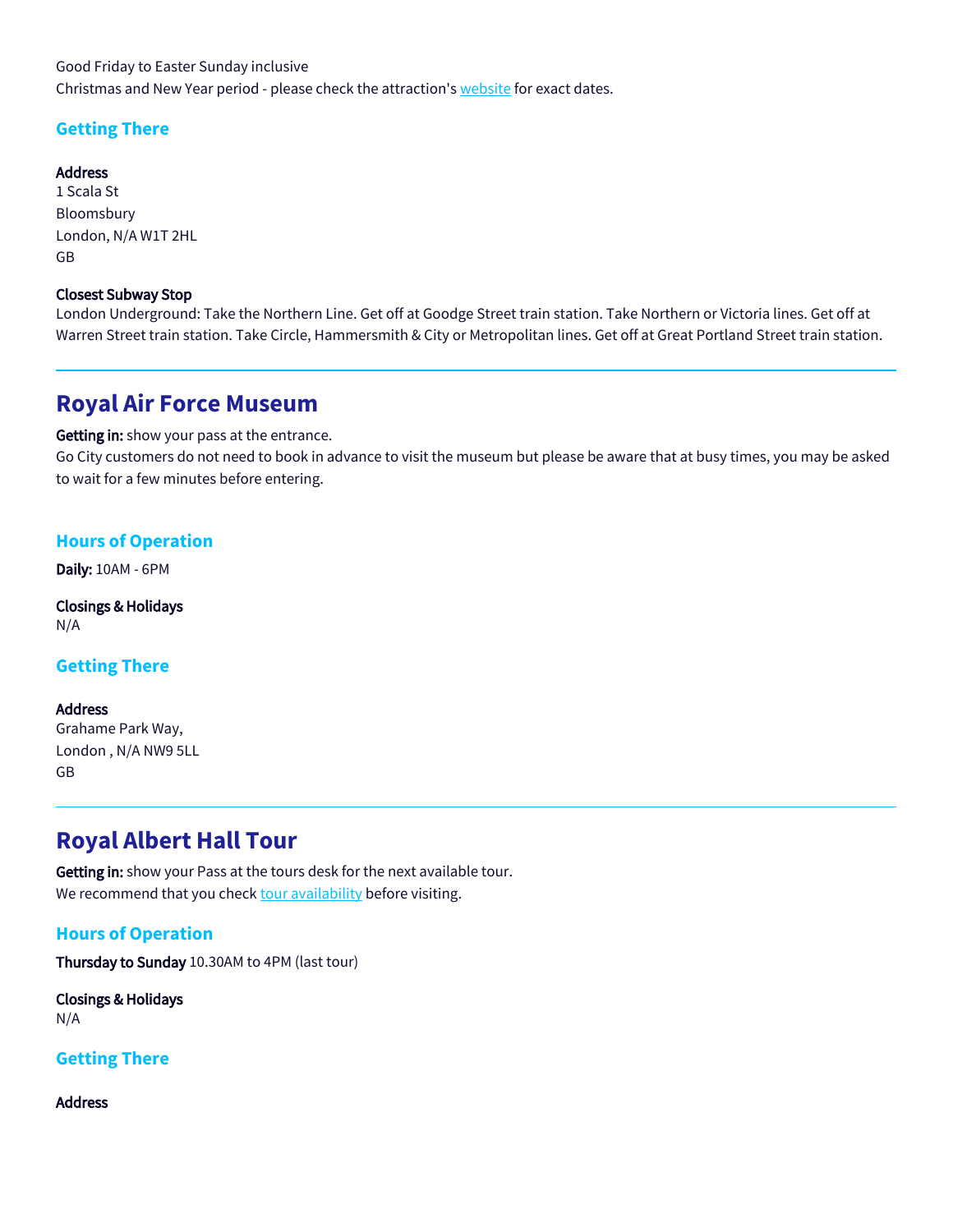Kensington Gore London, N/A SW7 2AP GB

#### Closest Subway Stop

Gloucester Road or South Kensington (please note Piccadilly line trains will not stop at South Kensington until Spring 2022.)

# **Royal Botanic Gardens, Kew**

Getting in: please enter via the Brentford, Elizabeth or Victoria gates. Lion Gate is exit only.

### **Hours of Operation**

Daily: 10AM.

#### Closings & Holidays

24 and 25 December. Please visit the [attraction website](https://www.kew.org/kew-gardens/visit-kew-gardens/planned-closures) for the most up-to-date list of planned closures.

### **Getting There**

#### Address

Royal Botanic Garden, Kew Richmond, N/A TW9 3AB GB

#### Closest Subway Stop

London Overground & Underground: Take District line or London Overground. Get off at Kew Gardens train station.

# **Royal Observatory Greenwich**

Getting in: present your pass at the admissions desks at the main entrance.

Please note: as part of an exciting redevelopment project, essential refurbishment works are currently being carried out until March 2022.

During this time, customers will not be able to visit Flamsteed House including the Royal Astronomers' apartments and the Octagon Room.

### **Hours of Operation**

Daily: 10AM – 5PM (last admission 4PM)

#### Closings & Holidays For the most up-to-date closures, check the [Royal Observatory Greenwich website.](https://www.rmg.co.uk/)

### **Getting There**

Address Blackheath Ave Greenwich, N/A SE10 8XJ GB

Closest Subway Stop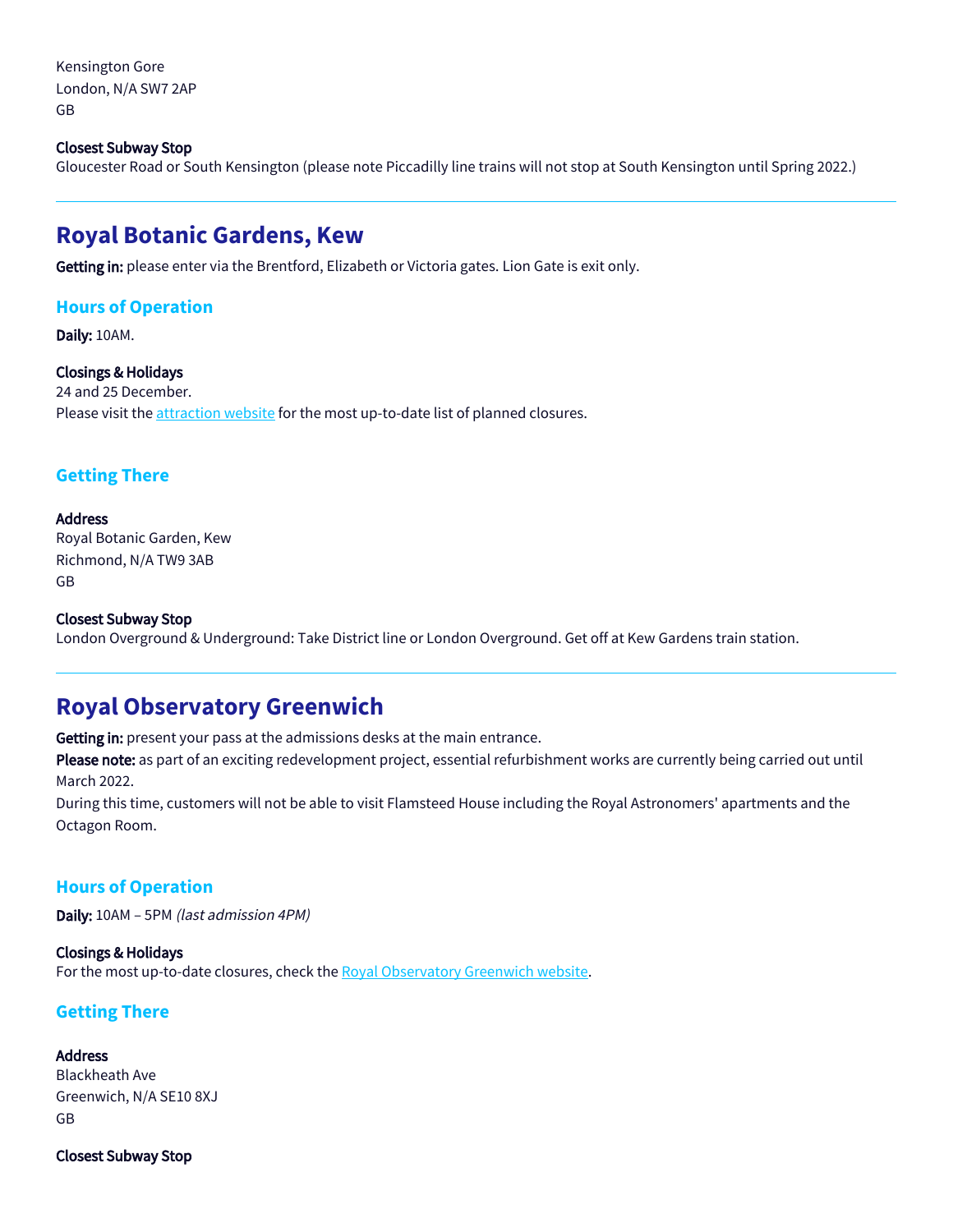# **Shakespeare's Globe Theatre Tour**

Getting in: present your pass at the admissions desks at the guided tours entrance. Passholders do not need to book, but you may be asked to wait until the next available slot.

### Please note:

• Visit duration 1 hour.

• Guided Tours depart every hour between times advertised. You can also contact their Ticketing & Sales Team between 10AM – 6PM Tuesday to Sunday to confirm tour times on Tel: 020 7401 9919.

• We advise visitors arrive 15 minutes prior to tour departure.

• Visitors need to arrive at the [Groundling Gates, on Bankside SE1 9DT,](https://www.google.com/maps/place/51%C2%B030) opposite the river, where a staff member will greet them at an outdoor information pod.

• There are 9 steps leading up to the piazza where your guided tour will start from. Step-free and wheelchair access are available, please speak to a member of the team or contact our Ticketing & Sales Team prior to your visit.

• As it is a working theatre, tour times vary due to performance schedules or sometimes take place during rehearsals (giving you an exclusive look at the rehearsal process!).

• Guided Tours take place in all weathers. There is no dress code, but we recommend visitors wear appropriate clothing and footwear as tours take place outdoors.

### Keeping you safe during Coronavirus (COVID-19)

• Covid-safe governmental guidelines are strictly adhered to at Shakespeare's Globe, including the use of PPE, social distancing measures, and frequent hand sanitizing stations.

• We have received VisitBritain 'Good to Go' accreditation and been granted the use of Society of London Theatre & UK Theatre's 'See It Safely' Mark.

Further information on COVID-19 measures can be viewed [here](https://www.shakespearesglobe.com/visit/coronavirus-covid-19-safety-measures/).

## **Hours of Operation**

#### Guided tour times:

10AM (first tour) to 4PM (last tour) For days of operation, please visit the **[Shakespeares Globe website here](https://www.shakespearesglobe.com/whats-on/globe-theatre-guided-tour/#book)**.

#### Closings & Holidays

N/A

## **Getting There**

#### **Address**

21 New Globe Walk Bankside London, N/A SE1 9DT GB

#### Closest Subway Stop

London Underground: Take the Jubilee line. Get off at Southwark train station. Take District & Circle lines. Get off at Mansion House train station. Take the Central line. Get off at St Paul's train station.

# **Sherlock: The Official Live Game**

Getting in: arrive at Doyle's Opticians in W12 Shopping Centre. Show pass at ticket desk before your briefing starts with a member of staff.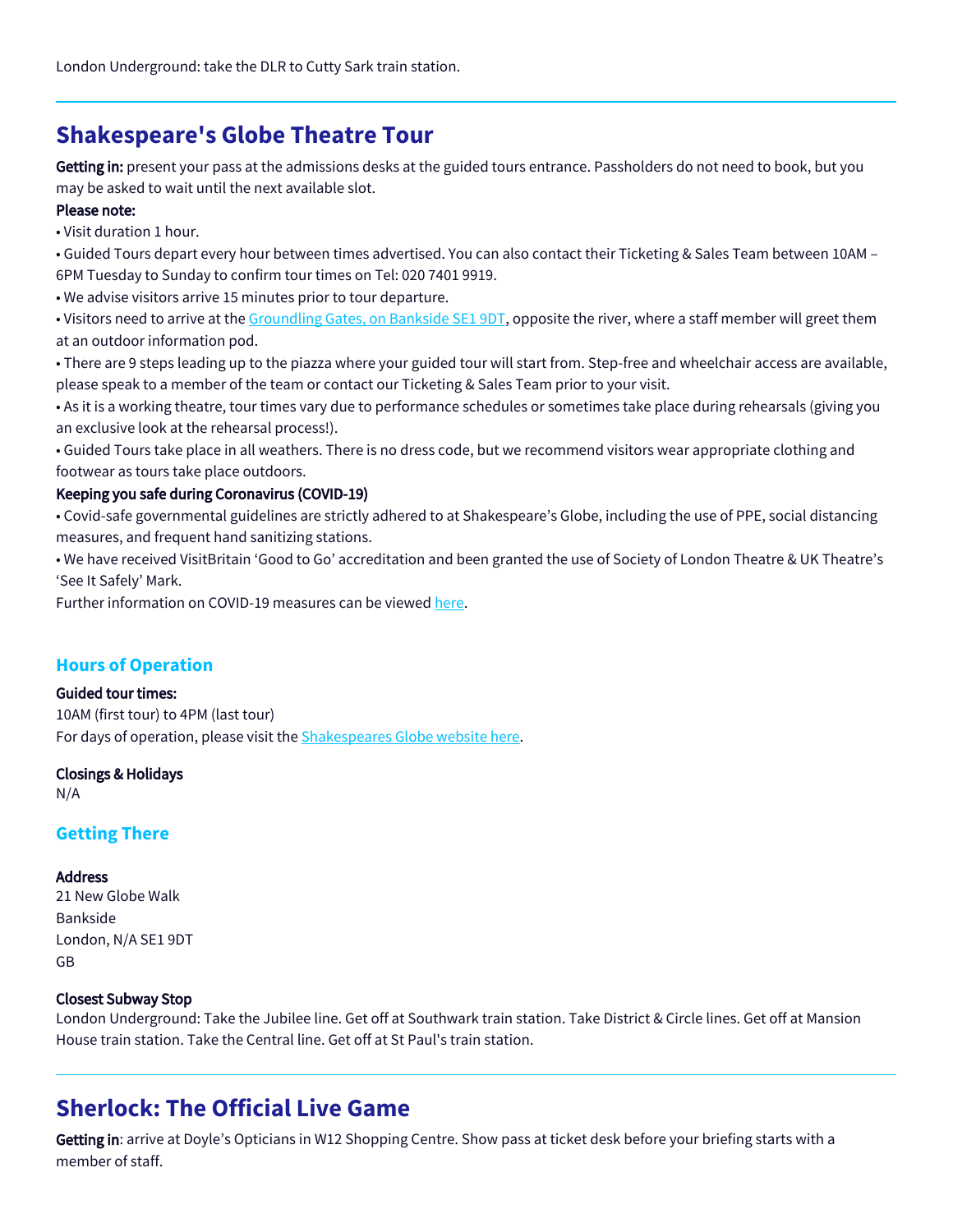# **Hours of Operation**

Wednesday – First game available from 4:05PM Thursday and Friday – First game available from 12PM Sunday – First game available from 10:45AM.

### Closings & Holidays

Saturday January 1 December 25 and 26

## **Reservations required**

To make a booking please email [info@thegameisnow.com.](mailto:info@thegameisnow.com) Please note 48 hours advance notice is needed. Please send the following information: name, mobile, email, where you booked, desired date and time. Availability can be viewed on the [website](https://www.thegameisnow.com/) (click book now, choose a date and you will be able to view the timeslots). If you are having issues on the day of your booking, please call: 020 8130 0021.

### Please note:

- There must be a minimum of four people per booking.
- Each booking counts as a separate group for gameplay.
- Players must be 10 years old or older.

This attraction is extremely popular and gets booked up fast. If this is one of your 'must-sees', please reserve your spot as soon as possible!

E-mail: info@thegameisnow.com

Phone: 020 8130 0021

# **Getting There**

Address West 12 Shopping Centre, Shepherds Bush, London, N/A W12 8PP GB

# **Solve a Mystery: the Murder at Trafalgar Square**

Getting in: show your pass at the pick-up point (Notes Coffee Roasters & Bar). You'll be given your mystery and can then make the short walk to the starting point in Trafalgar Square. Please note: the clues for this tour are available in English only.

# **Hours of Operation**

You can start the game any time you like but must pick up the envelope containing your mystery during the following hours: Monday – Friday:9AM-5:30PM Saturday: 9:30AM-4PM Sunday: 10AM-5PM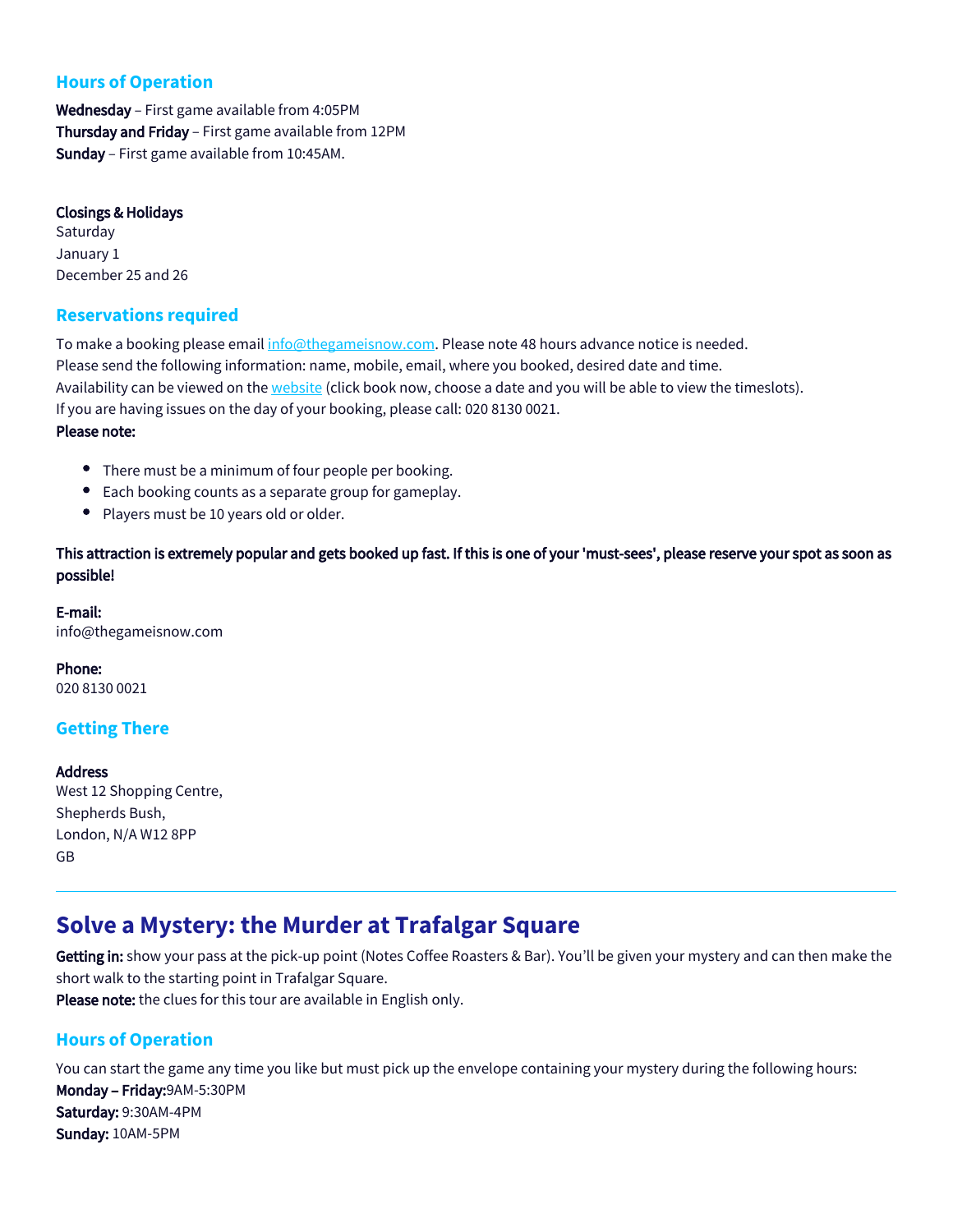### Closings & Holidays

N/A

# **Getting There**

### **Address**

31 St Martin's Lane London, N/A WC2N 4ER GB

Closest Bus Stop St Martin's Place: bus routes 24, 29, 176, N5, N20, N29, N41

Closest Subway Stop Charing Cross

# **Solve a Mystery: the Murder at Westminster**

Getting in: show your pass at the pick-up point (Notes Coffee Roasters & Bar). You'll be given your mystery and can then make the short walk to the starting point in St James's Park.

Please note: the clues for this tour are available in English only.

# **Hours of Operation**

You can start the tour any time you like but you must pick up the envelope containing the details of your mystery during the following hours:

Monday – Friday:9AM-5:30PM Saturday: 9:30AM-4PM Sunday: 10AM-5PM

Closings & Holidays N/A

## **Getting There**

**Address** 31 St Martin's Lane London, N/A WC2N 4ER GB

Closest Bus Stop St Martin's Place: bus routes 24, 29, 176, N5, N20, N29, N41

Closest Subway Stop Charing Cross

# **Southwark Cathedral**

Getting in: admission to the cathedral is free, but your pass gets you a free souvenir guidebook worth £4.50.

**Hours of Operation**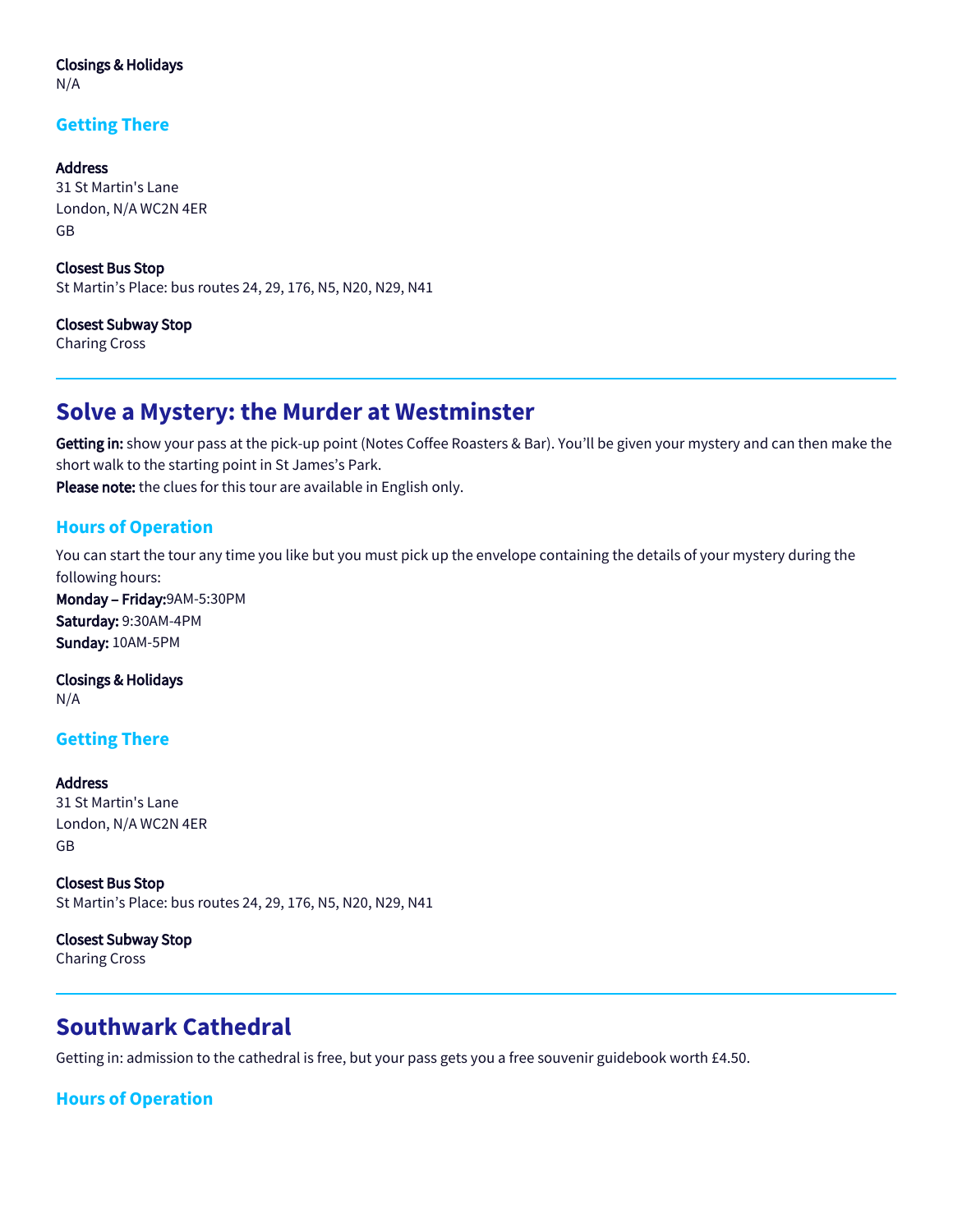The Cathedral Monday - Saturday: 9AM - 6PM Sunday: 8:30AM - 5PM The Gift Shop Monday: 11AM - 4PM Tuesday - Saturday: (Jan - Mar) 10:30AM - 4:30PM / (Apr-Dec) 10AM - 5PM Sunday: (Jan-Mar) 11AM - 3PM / (Apr-Dec) 10AM - 4PM

Closings & Holidays

N/A

## **Getting There**

Address London Bridge London, N/A SE1 9DA GB

# **St Paul's Cathedral**

Getting in: present your pass at the admissions desks at the main west end entrance.

- You do not need to book but please check opening hours before visiting and take your pass with you.
- Once inside the Cathedral, access to the Dome Galleries is usually available from 9.30am to 4.15pm (10am to 4.15pm on Wednesdays). Please note that the Whispering Gallery is closed to the public until further notice. Entrance to the Golden Gallery is subject to availability due to capacity controls in operation, and there may be time restrictions in place.
- Respectful non-flash photography for personal use inside the cathedral is welcomed outside service times. Filming, tripods, monopods, and selfie sticks are not permitted.
- Children must be accompanied and supervised by an adult aged 18 or over in the Dome Galleries.
- $\bullet$ No bags or items larger than airline hand baggage (45cm x 30cm x 25cm, including handles, wheels, and pockets) may be brought into the cathedral. There is no cloakroom facility. Bags may be searched on entry.

## **Hours of Operation**

Monday - Tuesday: 8.30AM to 4.30PM (last admission 4PM) Wednesday: 10AM to 4.30PM (last admission 4PM)

Thursday - Saturday: 8.30AM to 4.30PM (last admission 4PM)

Opening hours may vary when the Cathedral is holding special services or events. Please check the [St Paul's Cathedral calendar](https://www.stpauls.co.uk/calendar/month) for details.

The cathedral is open for worship only on Sundays.

Closings & Holidays N/A

## **Getting There**

Address St. Paul's Cathedral London, N/A EC4M 8AD GB

Closest Subway Stop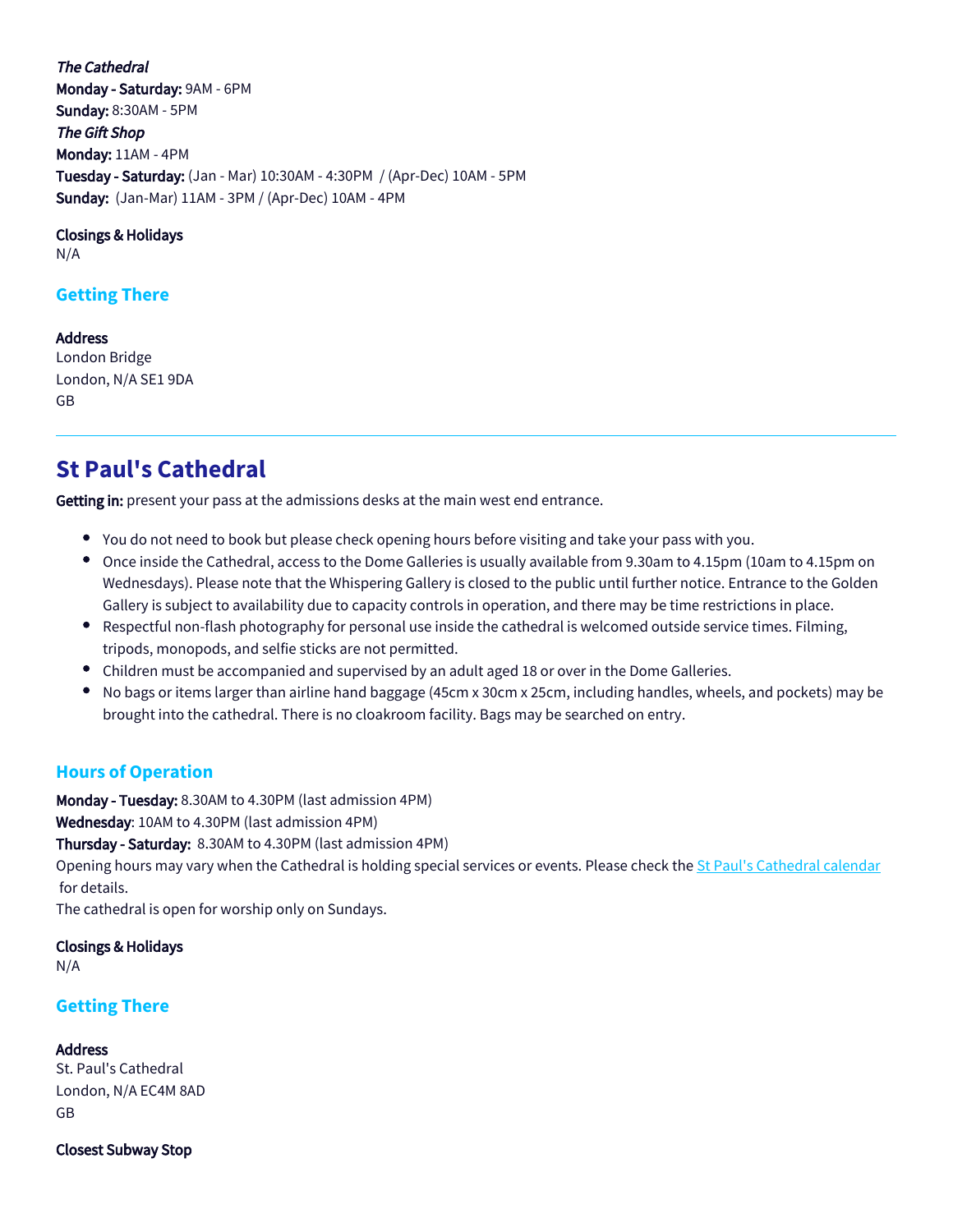London Underground: take the Central line. Get off at St Paul's train station. Take District and Circle lines. Get off at Mansion House or Blackfriars train station. Take the Central, Northern, Waterloo & City or DLR lines. Get off at Bank train station.

# **Swingers City**

Getting in: simplyshow your pass at the door and get ready to play! Please note: Swingers is an 18+ venue and you may be asked to show a valid photo ID on arrival.

## **Hours of Operation**

Sunday, Tuesday and Wednesday:12PM-5PM

Closings & Holidays Closed Mondays Unavailable on your pass Thursdays, Fridays and Saturdays or after 5PM.

## **Getting There**

**Address** 8 Brown's Buildings London, N/A EC3A 8AL GB

### Closest Subway Stop

Liverpool Street

# **Swingers West End**

Getting in: show your pass at the door and you're ready to swing! Please note: Swingers is an 18+ venue and you may be asked to show a valid photo ID on arrival.

# **Hours of Operation**

Sunday, Tuesday and Wednesday:12PM-5PM

Closings & Holidays Closed Mondays Unavailable on your pass Thursdays, Fridays and Saturdays or after 5PM.

# **Getting There**

Address 15 John Prince's Street London, N/A W1G 0AB GB

Closest Subway Stop Oxford Circus

# **The Bermondsey Bierkeller**

Getting in: show your pass at the entrance (shared with The London Bridge Experience).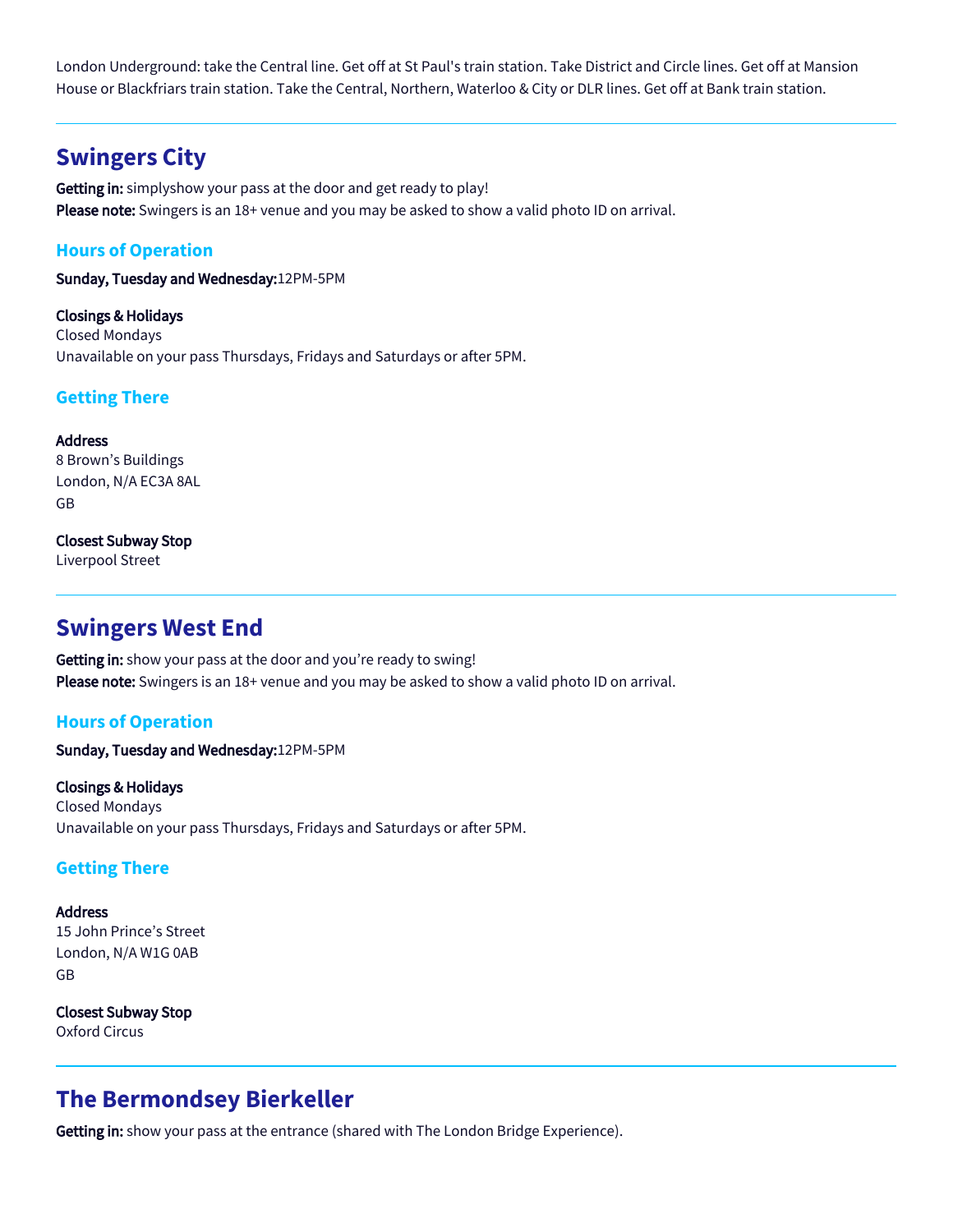## **Hours of Operation**

Monday – Wednesday:4PM-11PM Thursday: 4PM-12AM Friday – Saturday: 12PM-1AM Sunday: 12PM-10PM

Closings & Holidays Christmas Day

### **Getting There**

Address

2-4 Tooley Street, (next to The London Bridge Experience), London, N/A SE1 2SY GB

Closest Bus Stop London Bridge Bus Station

Closest Subway Stop London Bridge

# **The Chocolate Cocktail Club**

Getting in: when you arrive show your pass to the host or to your table server. Please note: this is an over 18s venue.

## **Hours of Operation**

Tuesday: 1:30PM - 5:30PM (closes at 6PM) Wednesday: 4:30PM - 10:00PM (closes at 10:30PM) Thursday: 1:30PM - 10:00PM (closes at 10:30PM) Friday: 1:30PM - 5:30PM (closes at 6PM) This attraction is not available to passholders on Saturdays.

#### Closings & Holidays

Sundays and Mondays May 24, Christmas Day, New Year's Day and Bank Holidays

## **Getting There**

#### Address

75 St John Street Farringdon London, N/A EC1M 4DT GB

Closest Subway Stop Farringdon Station (overground and underground) and Barbican (underground)

# **The Freud Museum London**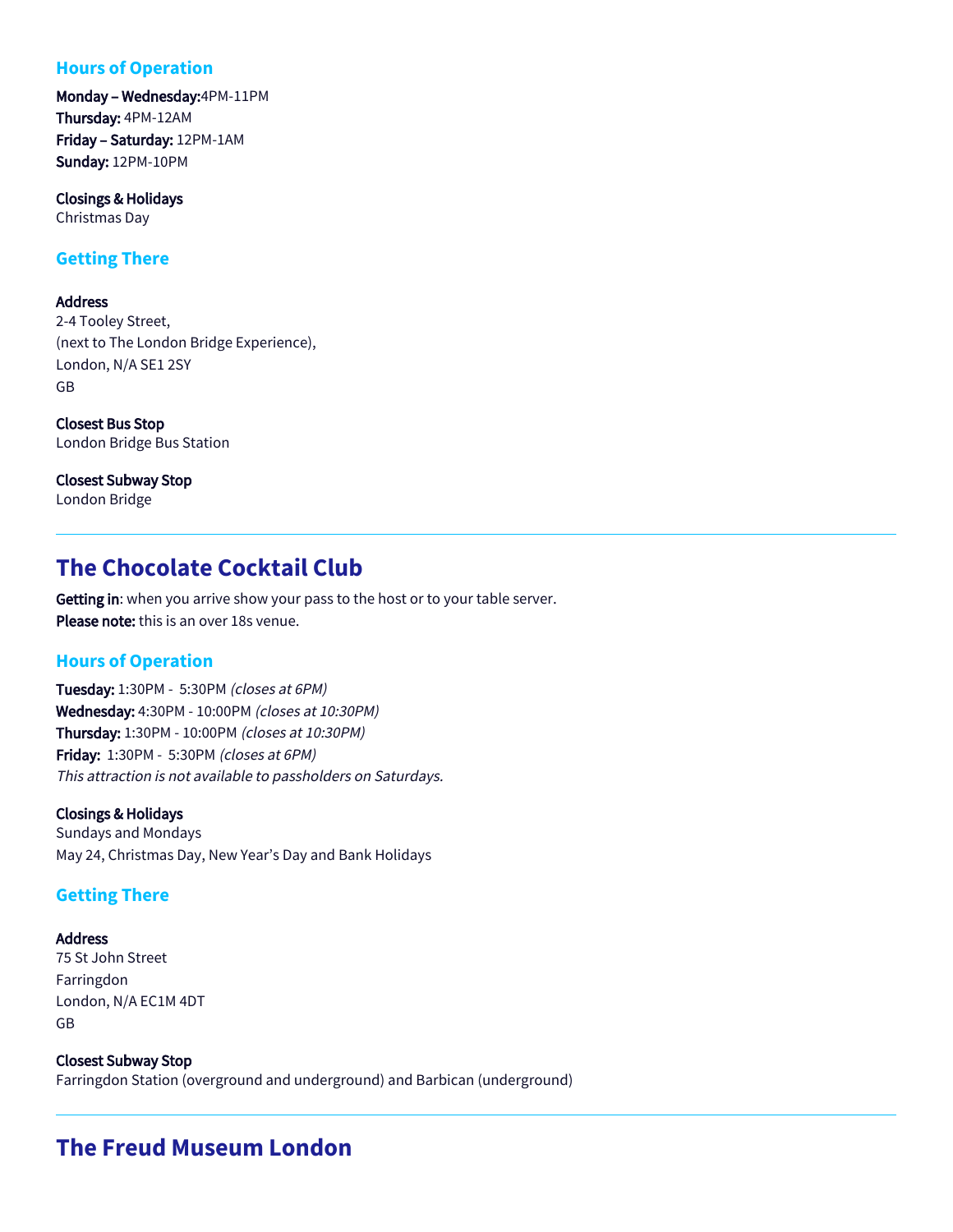Getting in: all visitors must **book a ticket online prior to visiting**. Choose your date and time then select General Admission and scroll down to London Pass Holder ticket type. Audio guides in English can be streamed on your smartphone and are available for free.

Please note: audio guides are available for an additional fee in English, French, German, Italian, Portuguese (Brazilian) and Spanish. Ask upon arrival to fully capture the experience.

## **Hours of Operation**

Wednesday, Saturday, Sunday: 10.30AM - 5PM

#### Closings & Holidays

N/A

### **Reservations required**

Please visit the **Freud Museum website** to make a booking.

This attraction is extremely popular and gets booked up fast. If this is one of your 'must-sees', please reserve your spot as soon as possible!

#### Website:

https://freud-museum.arttickets.org.uk/freud-museum/2021-05-04-freud-museum-london-tickets/book

### **Getting There**

Address 20 Maresfield Gardens London, N/A NW3 5SX GB

Closest Bus Stop 13, 113, 187, 268, C11

### Closest Subway Stop London Underground: take the Jubilee or Metropolitan lines. Get off at Finchley Road train station.

# **The Garden Museum**

Getting in: present your pass at the admissions desk.

### **Hours of Operation**

Sunday-Friday: 10:30AM - 5PM Saturday: 10:30AM - 4PM

Closings & Holidays First Monday of each month.

### **Reservations required**

Visit, the [Garden Museum](https://gardenmuseum.org.uk/product/garden-museum-ticket/) website and select the London Pass ticket option to reserve your space.

This attraction is extremely popular and gets booked up fast. If this is one of your 'must-sees', please reserve your spot as soon as possible!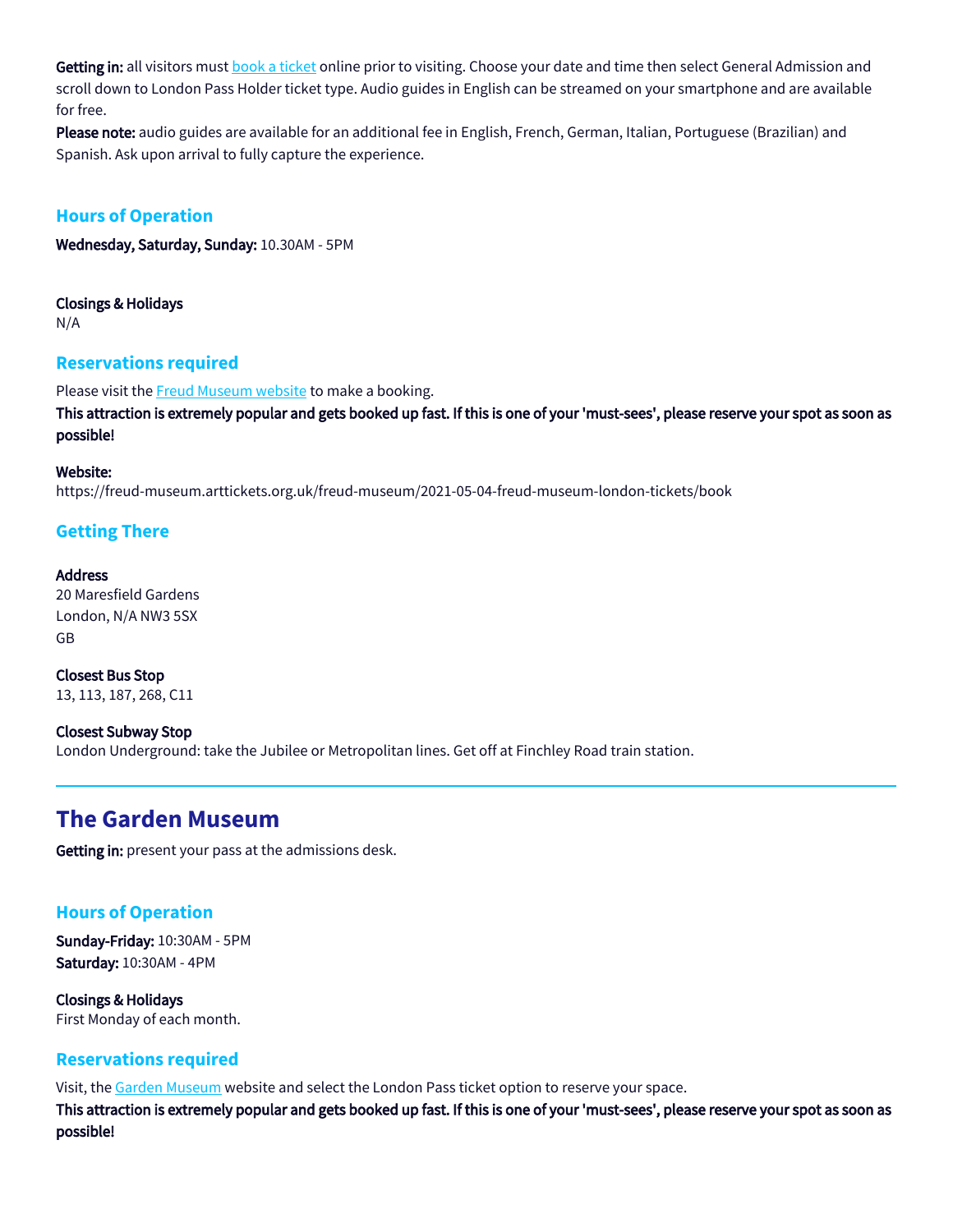### Website:

https://gardenmuseum.org.uk/product/garden-museum-ticket/

# **Getting There**

**Address** Lambeth Place Rd London, N/A SE1 7LB GB

Closest Bus Stop 3, 344, N3, 77, 507, 211, C10

# **The Guards Museum**

Show your pass at the door for entry.

## **Hours of Operation**

Friday - Monday: 10AM - 4PM (last admission 3.30PM).

## Closings & Holidays Closed Tuesday - Thursday and certain ceremonial days. Please call to avoid disappointment or visit the attraction [website](http://www.theguardsmuseum.com/).

# **Getting There**

**Address** Birdgcage Walk London, N/A SW1E 6HQ GB

### Closest Subway Stop

London Underground: take District & Circle lines. Get off at St. James's Park train station, 5 minute walk. Take the Piccadilly, Jubilee or Victoria line. Get off at Green Park train station, 15 minute walk.

# **The Kia Oval Ground Tours**

Getting in: show your pass at the ticket office.

Please note: your group must be no more than six people, and you are asked to remain socially distanced from other people on the tour. Please arrive at least 20 minutes before your tour start time.

## **Hours of Operation**

Thursday-Sunday: 11AM

Closings & Holidays N/A

### **Reservations required**

You will need to book spaces on the tour by contacting [tours@surreycricket.com](mailto:tours@surreycricket.com) with your chosen date. Available tour dates can be found [online.](https://bookings.kiaoval.com/tours/booking/default.htm) The attraction can then make sure there is space on your selected tour for you to enjoy your visit comfortably and safely.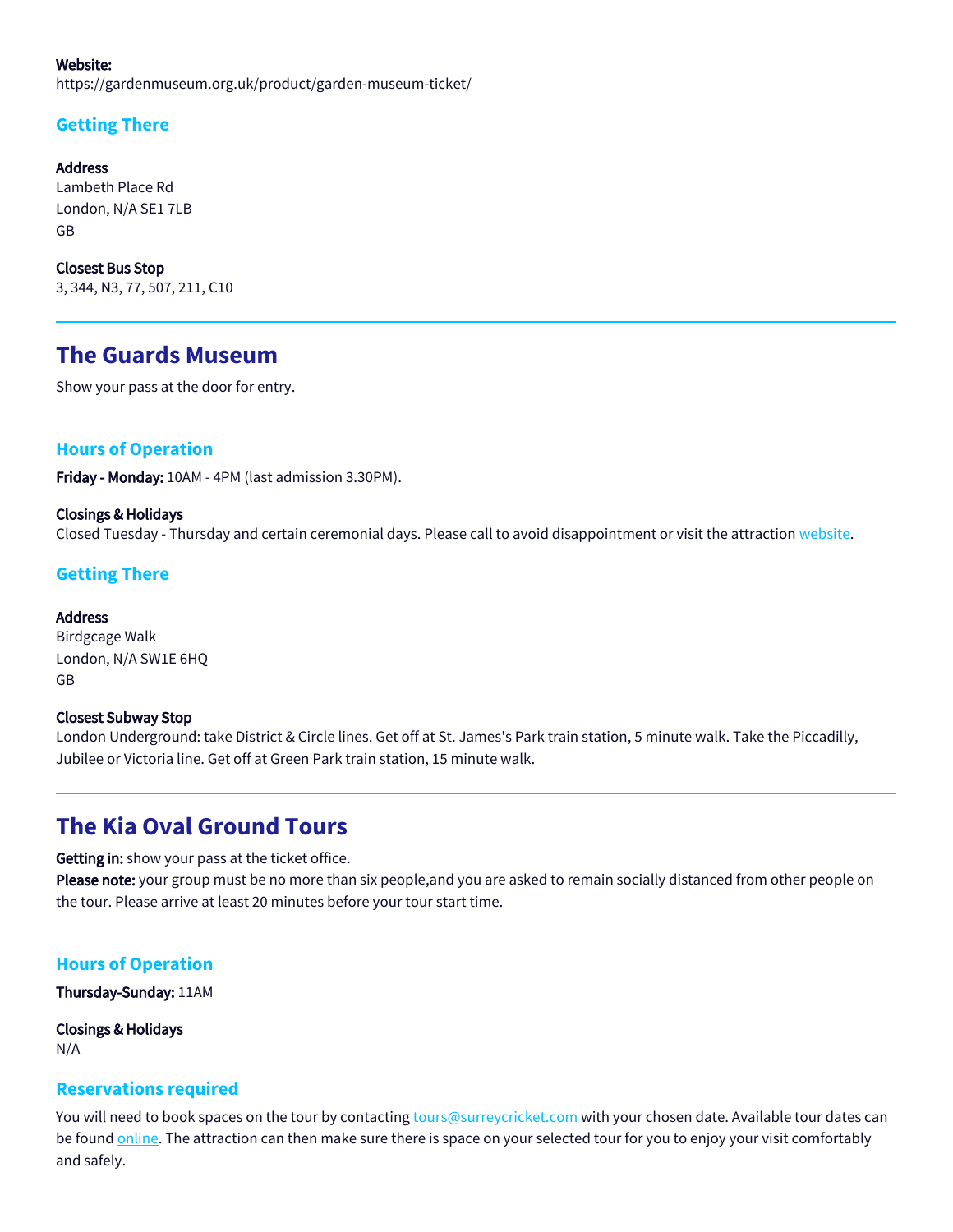This attraction is extremely popular and gets booked up fast. If this is one of your 'must-sees', please reserve your spot as soon as possible!

E-mail: tours@surreycricket.com

## **Getting There**

**Address** Kennington Oval London, N/A SE11 5SS GB

Closest Subway Stop London Underground: take the Northern line. Get off at Oval train station.

# **The Monument to the Great Fire of London**

Getting in: present your pass at the main entrance.

## **Hours of Operation**

Saturday, Sunday & [school holidays](https://www.southwark.gov.uk/schools-and-education/school-term-and-holiday-dates?article) only: 9:30AM - 1PM (last admission 12:30PM) & 2PM - 6PM (last admission 5:30PM)

Closings & Holidays Closed Monday - Friday, except school holidays.

## **Getting There**

#### Address

Fish St Hill Bridge London, N/A EC3R 8AH GB

#### Closest Subway Stop

London Underground: take District & Circle lines. Get off at Monument train station. Take Northern or Jubilee lines. Get off at London Bridge train station.

# **The Postal Museum**

Getting in: present your pass at the Mail Rail Welcome space. Please note that the last train departs at 3.30PM. Top tip: we highly recommend visiting the museum on weekday mornings to make the most of your experience. A downloadable audio guide is available for an additional fee on arrival. Available in English, German, French, Spanish and Italian. Your own smart device and headphones are required.

## **Hours of Operation**

Wednesday - Sunday: 10AM - 5PM Please note that the last departure for the mail rail is 3.30PM.

Closings & Holidays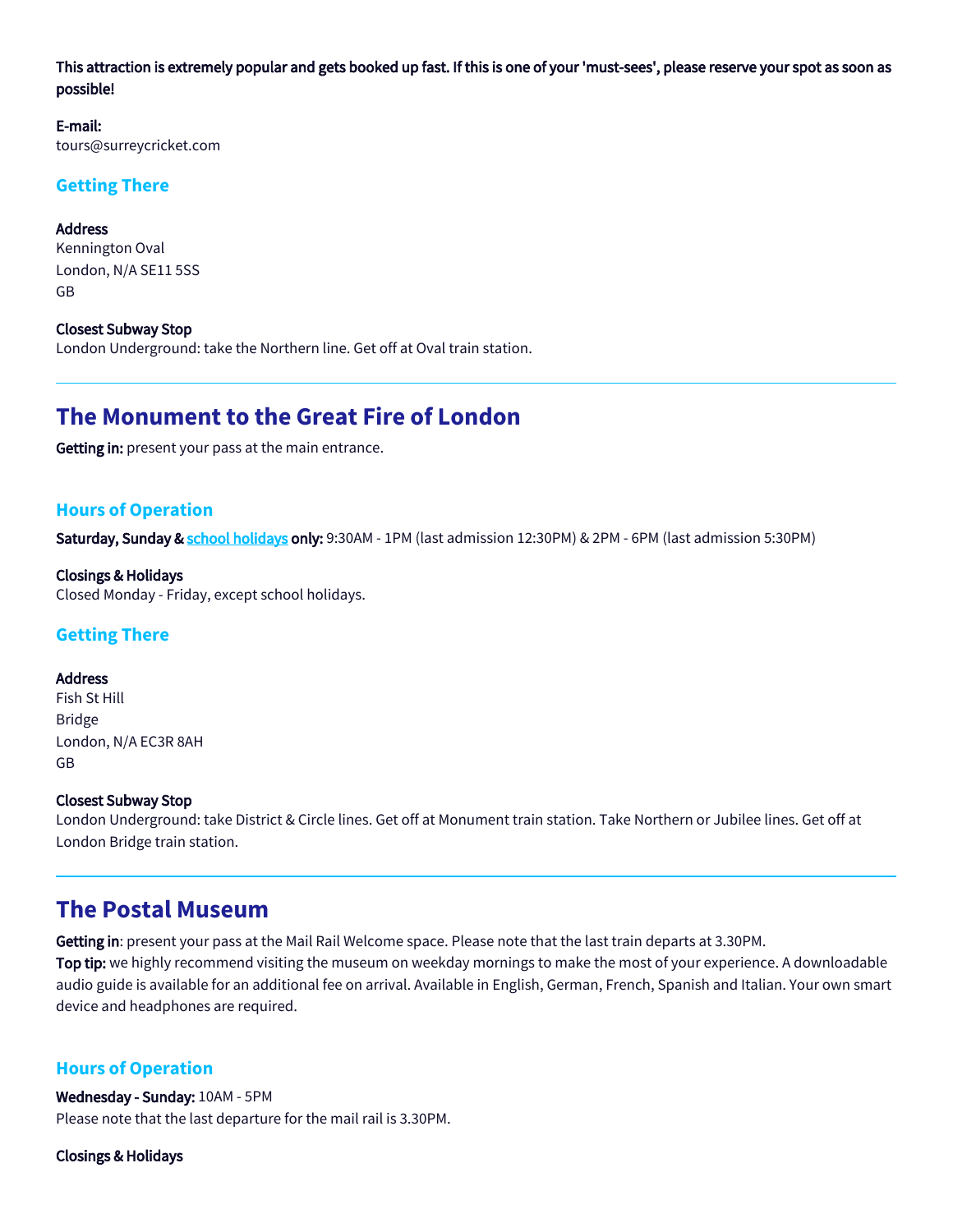# **Getting There**

Address 15-20 Phoenix Pl London, N/A WC1X 0DA GB

### Closest Subway Stop

London Underground: take the Piccadilly line. Get off at Russel Square train station. Take Circle, Hammersmith & City or Metropolitan lines. Get off at Farringdon train station. Take the Central line. Get off at Chancery Lane train station.

# **The View from The Shard**

#### Attraction status as of Jul 3, 2022: Open Wed - Sun

Getting in: once you have your entry voucher, you'll need to show it at the ticket desk together with your valid pass when you arrive in order to gain entry.

Please note: children under four will be charged an entrance fee to The View from The Shard.

### **Hours of Operation**

Opening and closing times vary so please visit [The View from The Shard website](https://www.theviewfromtheshard.com/plan-your-visit/opening-times/) for the most up-to-date information.

#### Closings & Holidays

N/A

### **Reservations required**

Please note: booking The View from The Shard is essential. We've provided the link below and as part of the booking procedure, you will be asked to follow these instructions.

- 1. Select the number of tickets you require.
- 2. Select your visit date and timeslot for entry.
- 3. Enter your pass numbers, separated with commas.
- **4.** Enter the promo code **LONPASS21** in the promo code box. **This will reduce the price shown to £0**
- 5. Enter your details so your entry voucher can be emailed to you.
- **6.** Now you've got all the information you need to make your booking, please follow <u>this link</u>.

### This attraction is extremely popular and gets booked up fast. If this is one of your 'must-sees', please reserve your spot as soon as possible!

#### Website:

https://www.theviewfromtheshard.com/book-tickets/london-pass/

## **Getting There**

### Address Railway Approach London, N/A SE1 9SG GB

N/A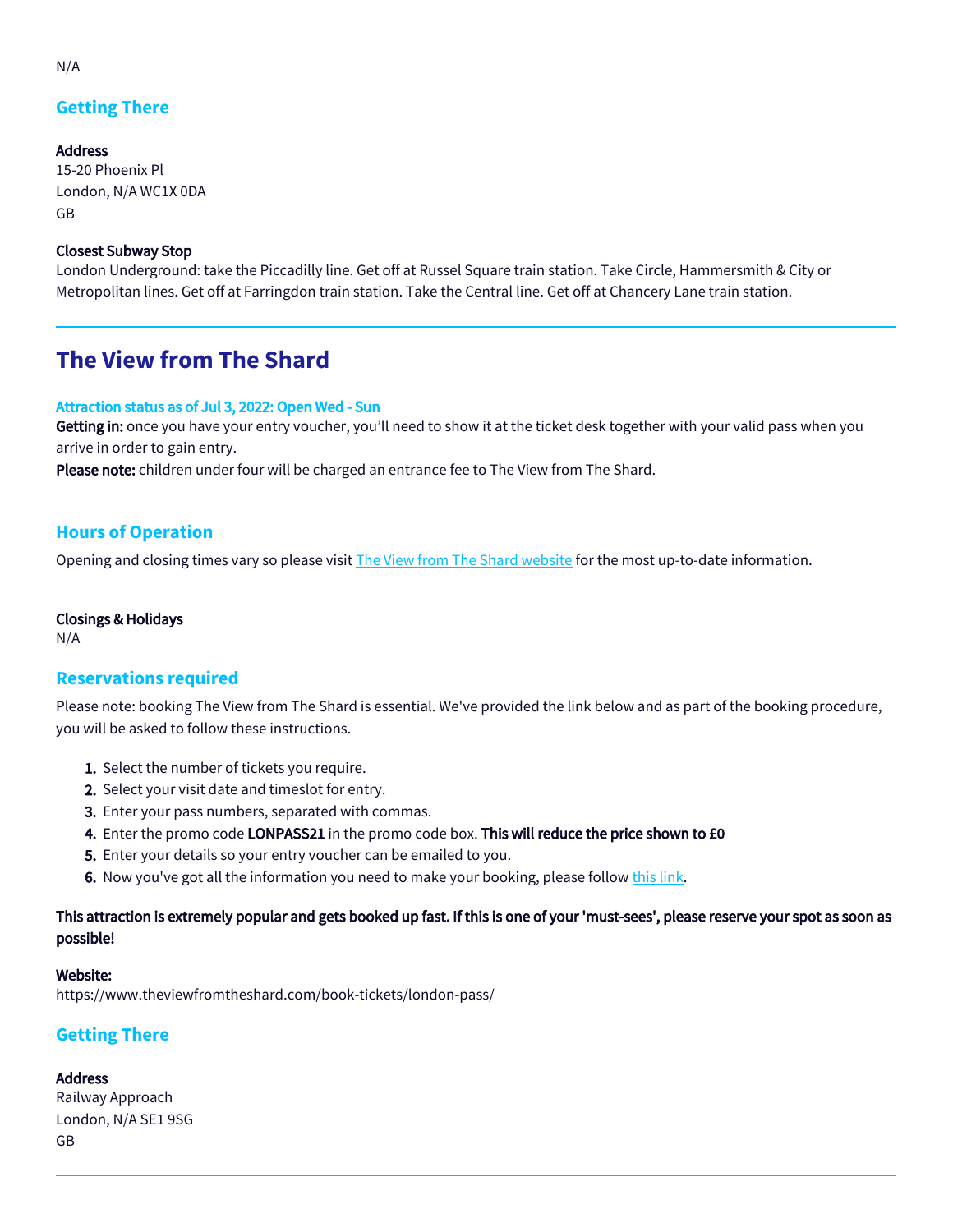# **The Wernher Collection at Ranger's House**

Getting in: simply show your pass at the attraction entrance.

## **Hours of Operation**

1st April to 2nd October Sunday - Wednesday: 11AM and 5PM

Closings & Holidays Thursday - Saturday

### **Reservations required**

To ensure visitors' safety, this attraction is operating a pre-booked, timed-ticketing system.

Go London Explorer Pass customers can book free tickets by entering the code LP2021 when selecting the preferred date and time. Visitors must present their pass to gain admission on the day.

Follow the [link to book.](https://englishheritage.seetickets.com/timeslot/ranger-s-house?_ga=2.184309286.1610747536.1625579266-770951689.1625579266)

### This attraction is extremely popular and gets booked up fast. If this is one of your 'must-sees', please reserve your spot as soon as possible!

### Website:

https://englishheritage.seetickets.com/timeslot/ranger-s-house?\_ga=2.184309286.1610747536.1625579266- 770951689.1625579266

## **Getting There**

### **Address**

Chesterfield Walk, Greenwich, London , N/A SE10 8QX GB

#### Closest Subway Stop

Greenwich

# **Tottenham Hotspur Stadium tour**

Getting in: present your pass at the tours desk, where you will be allocated a time slot.

# **Hours of Operation**

Monday – Friday:10:30AM-3:30PM (open until 4:30PM during UK school summer holidays) Saturday: 10AM-4:30PM Sunday: 10AM-3:45PM

Closings & Holidays Closed December 24-26. The stadium may also be closed to tours on match and event days.

# **Getting There**

#### Address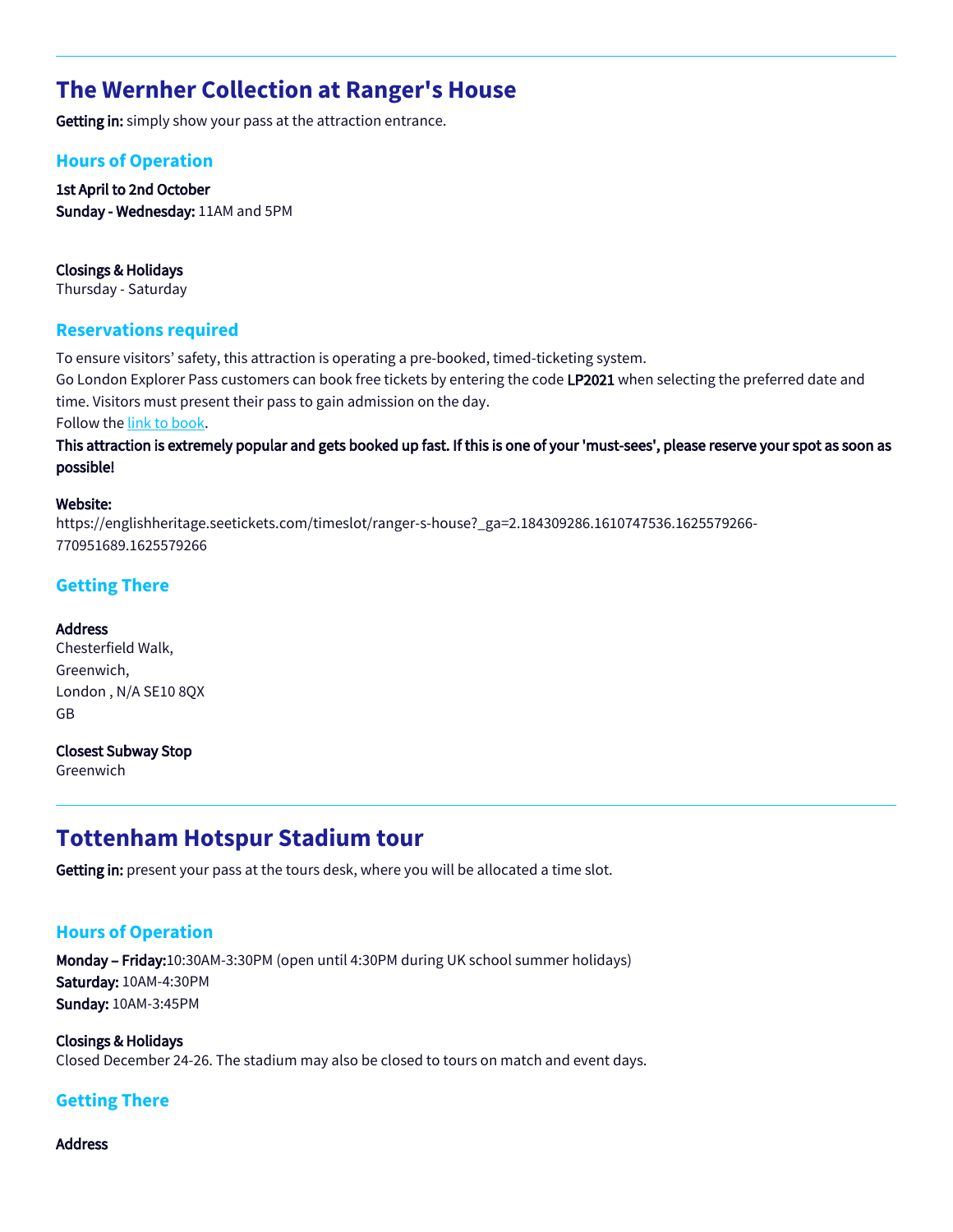High Road, Tottenham, London, N/A N17 0AP GB

# **Tower Bridge**

Getting in: present your pass at the main entrance and you will be allocated a ticket for the next available time slot. Please note: Tower Bridge gets busy between 11AM - 3PM so we recommend visiting first thing or later on in the day to avoid long queues.

- Tower Bridge offers a one-way visitor route and various [measures are in place](https://www.towerbridge.org.uk/your-visit/visitor-information) to ensure a safe and enjoyable experience.
- All children aged 15 years or under must be accompanied by an adult.

# **Hours of Operation**

Daily 9.30AM - 6PM (last admission at 5PM).

\* Monday 7 March and Tuesday 8 March, Tower Bridge will open to the public at the later time of 10:50AM.

Entry to Tower Bridge is unavailable between 10.30 and 11.30 on the third Saturday of every month due to [Relaxed Opening.](https://www.towerbridge.org.uk/whats-on/relaxed-opening) At this time, the Bridge welcomes those who prefer quieter spaces, including people with autism, Asperger's and anxiety, as well as their families and carers.

Please always check the [T](https://www.londoneye.com/)[ower Bridge website](https://www.towerbridge.org.uk/) for opening times to plan your visit.

## Closings & Holidays

24 - 26 December

# **Getting There**

### Address

Tower Bridge Rd London, N/A SE1 2UP GB

### Closest Subway Stop

London Underground: take District and Circle lines. Get off at Tower Hill train station. Take DLR and get off at Tower Gateway train station. Take Northern and Jubilee lines. Get off at London Bridge train station.

# **Tower of London**

Getting in: please show your pass and make sure that it is scanned on arrival.

Pass customers do not need to book in advance to visit the Tower of London but please be aware that at busy times, you may be asked to wait for the next available time slot.

Please note: to commemorate the Queen's Platinum Jubilee, the moat at the Tower of London has been filled with flowers in an installation called 'Superbloom'. It will be in place from 1 June to 18 September 2022. Tickets for Superbloom are not included with your pass but may be purchased on the day, subject to availability.

# **Hours of Operation**

See the **Tower of London opening hours online** for the most up-to-date information.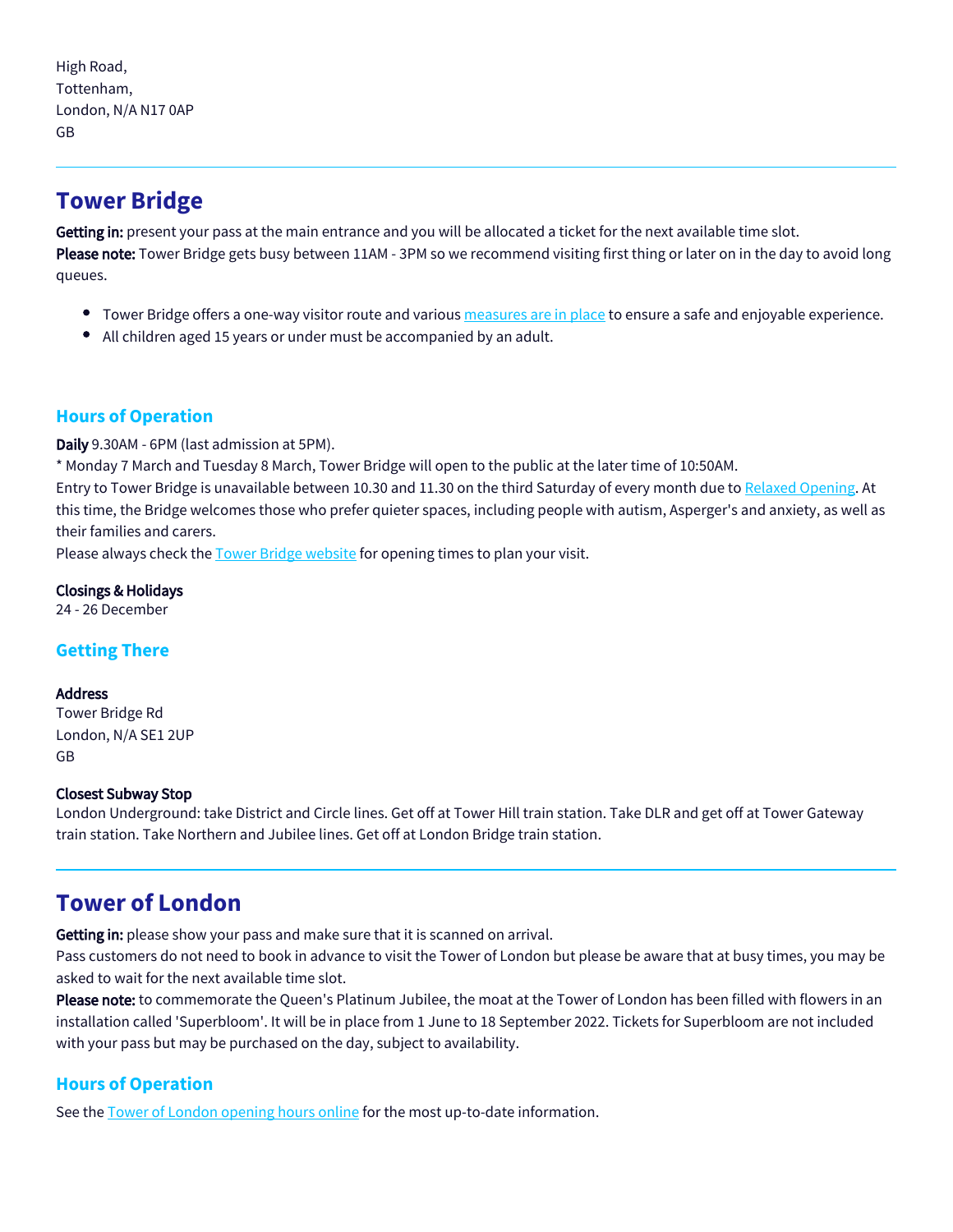# Closings & Holidays

N/A

# **Getting There**

### **Address**

St. Katharine's & Wapping London, N/A EC3N 4AB GB

# **Twickenham Stadium Tour & World Rugby Museum**

There is no need to purchase additional tickets for the Twickenham Stadium Tour and Rugby World Museum. Simply show your pass upon arrival.

Please note: Free parking is available but is always limited. There is no parking available on match and event days. To get free parking, you need to register your vehicle on arrival at the England Rugby Store. Both the tour and the museum are fully wheelchair accessible.

### Go London ticket help

Simply ask our help team if you have any questions. See the [Twickenham Stadium](http://www.worldrugbymuseum.com/visit)website for more details.

# **Hours of Operation**

Museum Tuesday –Saturday: 10AM – 2PM Sunday: 11AM – 2PM **Tours** Monday, Wednesday, Friday & Sunday: 11.30AM, 12.30PM Saturday: 10.30AM, 11.30AM, 12.30PM

### Closings & Holidays

Please note: the stadium and museum are both closed on Mondays. On match and event days, tours do not operate and museum opening times vary.

For up-to-date information about opening times and tour availability, please click [here.](https://www.wtm360.co.uk/twickenham-stadium-world-rugby-museum-1533651498-twickenham-stadium-tour-and-world-rugby-museum.html)

# **Reservations required**

Please book your stadium tour online. Once you have selected your date and time, you will be asked, "Do you have a voucher?", select "Yes" and then choose "Explorer Pass" from the drop-down menu. You then just need to "apply voucher".

This attraction is extremely popular and gets booked up fast. If this is one of your 'must-sees', please reserve your spot as soon as possible!

Website: https://worldrugbymuseum.com/book

# **Getting There**

Address Twickenham Stadium, Whitton Road Twickenham, N/A TW2 7BA GB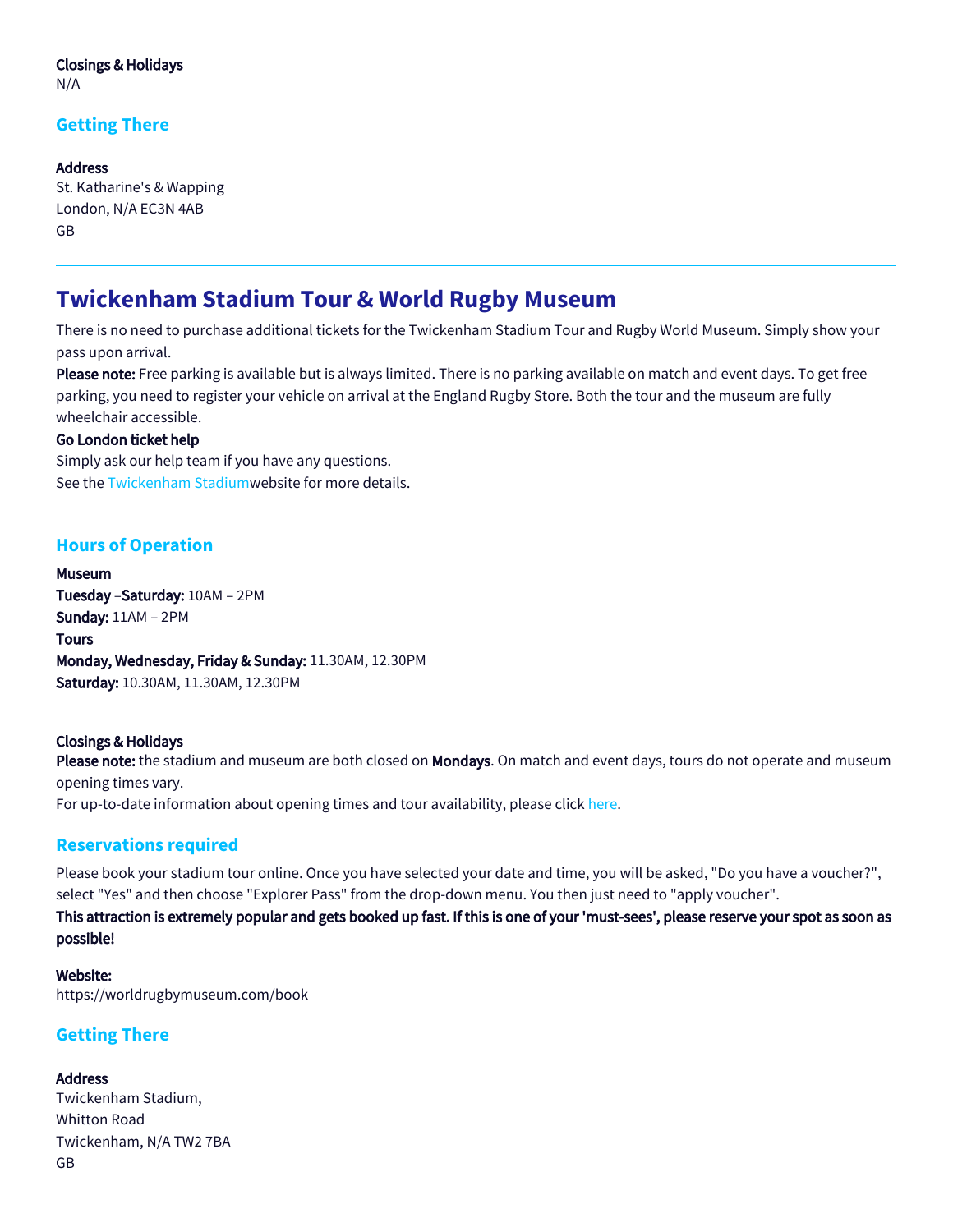Closest Bus Stop 281 - Twickenham Stadium

Closest Subway Stop Twickenham Train Station

# **Twickenham Stadium World Rugby Museum**

Getting in: there is no need to purchase additional tickets for the Rugby World Museum. Simply show your pass upon arrival. Please note: free parking is available but is always limited. There is no parking available on match and event days. To get free parking, you need to register your vehicle on arrival at the England Rugby Store. The museum are fully wheelchair accessible.

## **Hours of Operation**

Tuesday – Saturday: 10AM – 2PM Sunday: 11AM – 2PM For up-to-date information about opening times, please click [here](http://www.worldrugbymuseum.com/visit).

Closings & Holidays Mondays Please note: On match and event days, museum opening times vary.

# **Getting There**

Address Twickenham Stadium, Whitton Road Twickenham, N/A TW2 7BA GB

Closest Bus Stop 281 - Twickenham Stadium

Closest Subway Stop Twickenham Train Station

# **Up at The O2**

Getting in: show your pass at the box office window to receive your ticket, then head to Base Camp reception at your allotted time slot. Your pass is valid from Monday to Friday only for daytime, sunset and twilight climbs.Tickets are subject to availability and cannot be booked in advance so we recommend [checking the websitefor availability](https://book.london-tickets.co.uk/book/2868/select/) before arriving. Please note: Height, weight and age restrictions apply. Please check [Up at The O2's FAQs](https://tickets.aegeurope.com/upattheo2/faq.html)before visiting.

## **Hours of Operation**

### Monday to Friday only.

Up at The O2 is generally open from 11AM until sunset, but times vary throughout the year. Please check the [Up at The O2 website](https://tickets.aegeurope.com/upattheo2/faq.html)for the most up-to-date information.

Closings & Holidays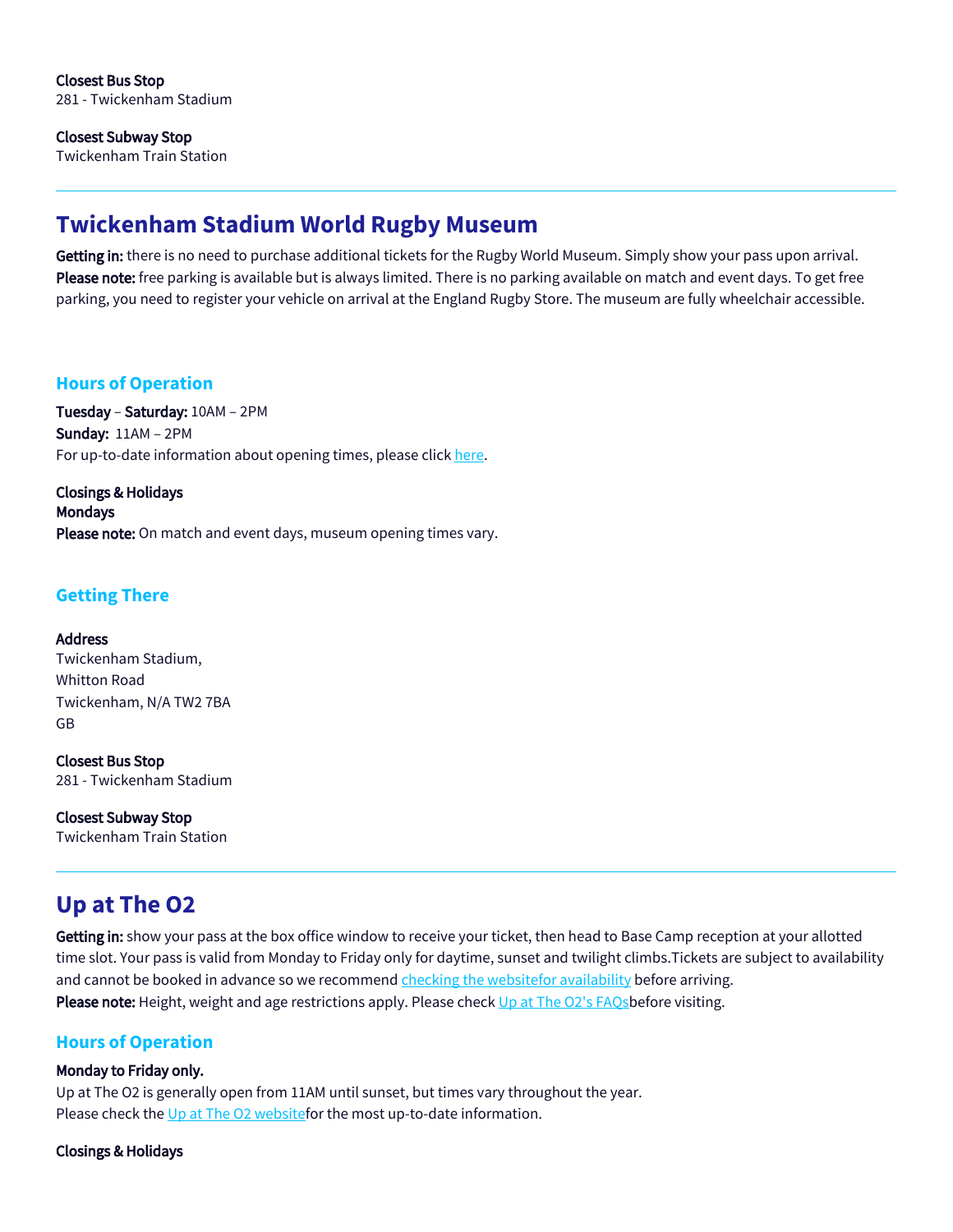3 May 21 June 24 to 26 December Up at The O2 may also need to close for operational reasons, please check the [Up at The O2 websitef](https://tickets.aegeurope.com/upattheo2/faq.html)or the most up-to-date information.

### **Getting There**

#### Address

Peninsula Square, London, N/A SE10 0DX GB

Closest Bus Stop North Greenwich Station

#### Closest Subway Stop

North Greenwich tube station (Jubilee line) or North Greenwich Pier (Uber boat by Thames Clippers)

# **Wellington Arch**

Getting in: simply show your pass at the entrance.

## **Hours of Operation**

November - March Wednesday-Sunday: 10AM - 4PM

Closings & Holidays 25-26 Dec, 1 Jan

## **Getting There**

## Address Apsley Way, Hyde Park Corner, London, N/A W1J 7JZ

Closest Subway Stop

GB

Hyde Park Corner

# **Wembley Stadium Tour**

### Attraction status as of Jul 3, 2022: Must see

Go City customers do not need to book in advance but please be aware that, at busy times, you may be asked to wait for the next available tour.

# **Hours of Operation**

Tour times and availability can vary. Please check the Wembley Stadium [website](https://bookings.wembleytours.com/stadiumtours/booking/default.htm) for up-to-date information

Closings & Holidays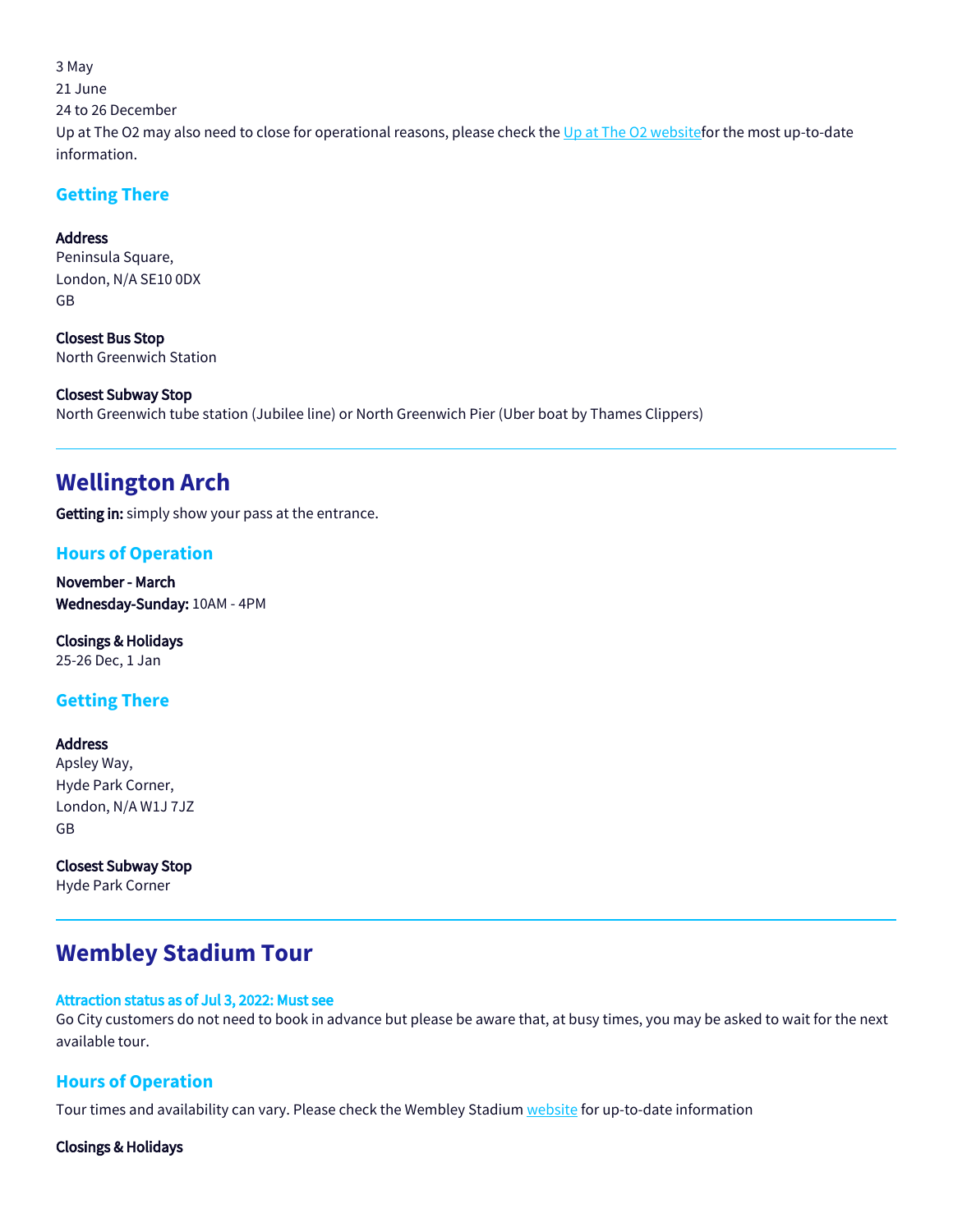# **Getting There**

Address Wembley Stadium Wembley London, N/A HA9 0WS GB

### Closest Subway Stop

London Underground: take the Jubilee or Metropolitan lines. Get off at Wembley Park train station. Take the Bakerloo line or Overground. Get off at Wembley Central train station. Take the Chiltern line. Get off at Wembley Stadium train station.

# **Westminster Abbey**

Getting In: present your pass at the visitor entrance at the North Door (via North Green). Pass customers do not need to pre-book. Admission to the Abbey is always subject to availability.

## **Hours of Operation**

For the most accurate information about opening times, please visit the Abbey's [website](https://www.westminster-abbey.org/visit-us/prices-entry-times).

#### Closings & Holidays

The Abbey is subject to closure for ceremonial events and services, sometimes at short notice - please check the [website](https://www.westminster-abbey.org/visit-us/prices-entry-times) or call 020 7222 5152 for up-to-date closure information.

### **Getting There**

**Address** 20 Deans Yard Westminster, London, N/A SW1P 3PA GB

Closest Subway Stop London Underground: St James's Park (District or Circle lines) or Westminster (District or Jubilee lines)

# **ZSL London Zoo**

Getting in: there's no need to book in advance, show your pass at the admission counter for entry.

## **Hours of Operation**

Usual opening hours: 10AM - 6PM Please check the **ZSL London Zoo website** for up-to-date opening hours.

Closings & Holidays N/A

## **Getting There**

#### Address